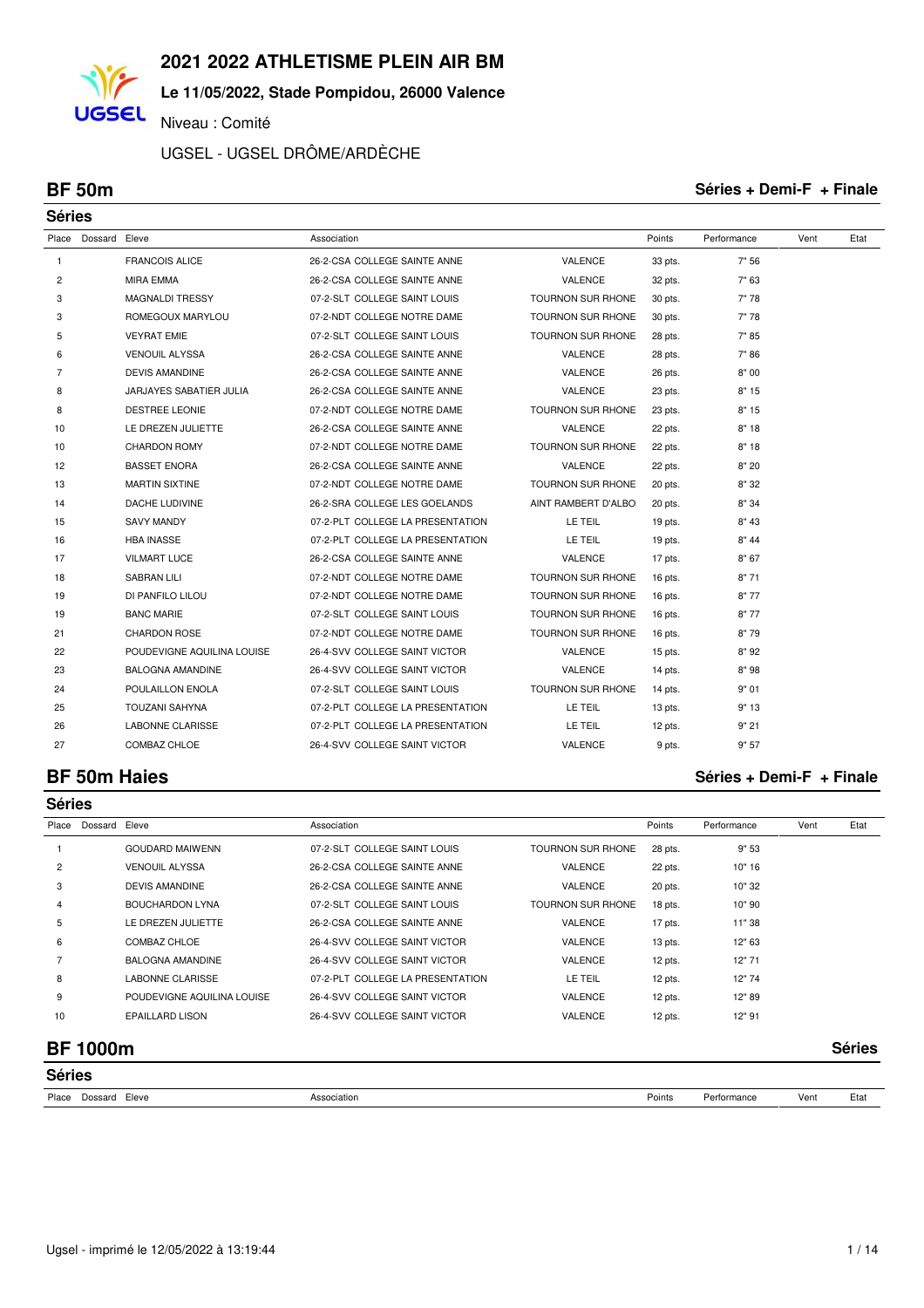## **Le 11/05/2022, Stade Pompidou, 26000 Valence**

Niveau : Comité

UGSEL - UGSEL DRÔME/ARDÈCHE

#### **BF 1000m Séries**

**UGSEL** 

|                | <b>Séries</b> |                        |                                  |                          |           |             |      |      |  |  |  |  |
|----------------|---------------|------------------------|----------------------------------|--------------------------|-----------|-------------|------|------|--|--|--|--|
| Place          | Dossard Eleve |                        | Association                      |                          | Points    | Performance | Vent | Etat |  |  |  |  |
|                |               | BUFFAT MAELIE          | 07-2-NDT COLLEGE NOTRE DAME      | <b>TOURNON SUR RHONE</b> | $19$ pts. | 4' 02" 20   |      |      |  |  |  |  |
| $\overline{2}$ |               | <b>HBA INASSE</b>      | 07-2-PLT COLLEGE LA PRESENTATION | LE TEIL                  | 16 pts.   | 4' 19" 20   |      |      |  |  |  |  |
| 3              |               | <b>GOUDARD MAIWENN</b> | 07-2-SLT COLLEGE SAINT LOUIS     | <b>TOURNON SUR RHONE</b> | 16 pts.   | 4' 22" 20   |      |      |  |  |  |  |
| 4              |               | <b>VEYRAT EMIE</b>     | 07-2-SLT COLLEGE SAINT LOUIS     | <b>TOURNON SUR RHONE</b> | $13$ pts. | 4' 36" 20   |      |      |  |  |  |  |
| 5              |               | DIETRICH TANAIS        | 07-2-NDT COLLEGE NOTRE DAME      | <b>TOURNON SUR RHONE</b> | $13$ pts. | 4' 38" 20   |      |      |  |  |  |  |
| 6              |               | POULAILLON ENOLA       | 07-2-SLT COLLEGE SAINT LOUIS     | TOURNON SUR RHONE        | $13$ pts. | 4' 39" 20   |      |      |  |  |  |  |

## **BF Longueur Groupes**

|       | <b>Classement</b> |                         |                               |                          |           |                    |      |      |  |  |  |  |
|-------|-------------------|-------------------------|-------------------------------|--------------------------|-----------|--------------------|------|------|--|--|--|--|
| Place | Dossard Eleve     |                         | Association                   |                          | Points    | Performance        | Vent | Etat |  |  |  |  |
| 1     |                   | <b>MIRA EMMA</b>        | 26-2-CSA COLLEGE SAINTE ANNE  | <b>VALENCE</b>           | 24 pts.   | $3,68$ m           |      |      |  |  |  |  |
| 2     |                   | MAGNALDI TRESSY         | 07-2-SLT COLLEGE SAINT LOUIS  | <b>TOURNON SUR RHONE</b> | 22 pts.   | 3,59m              |      |      |  |  |  |  |
| 3     |                   | <b>GOUDARD MAIWENN</b>  | 07-2-SLT COLLEGE SAINT LOUIS  | <b>TOURNON SUR RHONE</b> | 20 pts.   | $3,40 \; m$        |      |      |  |  |  |  |
| 4     |                   | JARJAYES SABATIER JULIA | 26-2-CSA COLLEGE SAINTE ANNE  | <b>VALENCE</b>           | 16 pts.   | 3,10 m             |      |      |  |  |  |  |
| 5     |                   | <b>BANC MARIE</b>       | 07-2-SLT COLLEGE SAINT LOUIS  | <b>TOURNON SUR RHONE</b> | 15 pts.   | $3,08 \, \text{m}$ |      |      |  |  |  |  |
| 6     |                   | <b>VEYRAT EMIE</b>      | 07-2-SLT COLLEGE SAINT LOUIS  | <b>TOURNON SUR RHONE</b> | $15$ pts. | $3,05 \; m$        |      |      |  |  |  |  |
| 7     |                   | <b>BOUCHARDON LYNA</b>  | 07-2-SLT COLLEGE SAINT LOUIS  | TOURNON SUR RHONE        | $15$ pts. | $3,01 \; m$        |      |      |  |  |  |  |
| 8     |                   | <b>DESTREE LEONIE</b>   | 07-2-NDT COLLEGE NOTRE DAME   | <b>TOURNON SUR RHONE</b> | 14 pts.   | $3,00 \; m$        |      |      |  |  |  |  |
| 9     |                   | <b>BUFFAT MAELIE</b>    | 07-2-NDT COLLEGE NOTRE DAME   | <b>TOURNON SUR RHONE</b> | 14 pts.   | 2,95 m             |      |      |  |  |  |  |
| 9     |                   | <b>VILMART LUCE</b>     | 26-2-CSA COLLEGE SAINTE ANNE  | VALENCE                  | 14 pts.   | 2,95 m             |      |      |  |  |  |  |
| 9     |                   | ROMEGOUX MARYLOU        | 07-2-NDT COLLEGE NOTRE DAME   | <b>TOURNON SUR RHONE</b> | 14 pts.   | 2,95 m             |      |      |  |  |  |  |
| 12    |                   | DACHE LUDIVINE          | 26-2-SRA COLLEGE LES GOELANDS | AINT RAMBERT D'ALBOI     | $13$ pts. | 2,87 m             |      |      |  |  |  |  |
| 13    |                   | POULAILLON ENOLA        | 07-2-SLT COLLEGE SAINT LOUIS  | <b>TOURNON SUR RHONE</b> | $12$ pts. | $2,83 \, m$        |      |      |  |  |  |  |
| 14    |                   | <b>CHARDON ROMY</b>     | 07-2-NDT COLLEGE NOTRE DAME   | TOURNON SUR RHONE        | $12$ pts. | 2,79 m             |      |      |  |  |  |  |
| 15    |                   | <b>MARTIN SIXTINE</b>   | 07-2-NDT COLLEGE NOTRE DAME   | <b>TOURNON SUR RHONE</b> | 11 pts.   | $2,72 \; m$        |      |      |  |  |  |  |
| 16    |                   | DI PANFILO LILOU        | 07-2-NDT COLLEGE NOTRE DAME   | <b>TOURNON SUR RHONE</b> | 8 pts.    | $2,48 \, m$        |      |      |  |  |  |  |
| 17    |                   | <b>SABRAN LILI</b>      | 07-2-NDT COLLEGE NOTRE DAME   | <b>TOURNON SUR RHONE</b> | 7 pts.    | $2,42 \, m$        |      |      |  |  |  |  |
| 17    |                   | <b>DIETRICH TANAIS</b>  | 07-2-NDT COLLEGE NOTRE DAME   | <b>TOURNON SUR RHONE</b> | 7 pts.    | 2,42 m             |      |      |  |  |  |  |
| 19    |                   | <b>LARGE JADE</b>       | 07-2-NDT COLLEGE NOTRE DAME   | <b>TOURNON SUR RHONE</b> | 6 pts.    | $2,33$ m           |      |      |  |  |  |  |
| 20    |                   | <b>CHARDON ROSE</b>     | 07-2-NDT COLLEGE NOTRE DAME   | <b>TOURNON SUR RHONE</b> | 6 pts.    | $2,32 \, m$        |      |      |  |  |  |  |
| 21    |                   | <b>BALOGNA AMANDINE</b> | 26-4-SVV COLLEGE SAINT VICTOR | VALENCE                  | 5 pts.    | $2,24 \, m$        |      |      |  |  |  |  |
|       |                   |                         |                               |                          |           |                    |      |      |  |  |  |  |

## **BF Triple Saut** Groupes

|       | <b>Classement</b> |                       |                              |                |           |             |      |      |
|-------|-------------------|-----------------------|------------------------------|----------------|-----------|-------------|------|------|
| Place | Dossard Eleve     |                       | Association                  |                | Points    | Performance | Vent | Etat |
|       |                   | <b>FRANCOIS ALICE</b> | 26-2-CSA COLLEGE SAINTE ANNE | VALENCE        | 27 pts.   | 8,76 m      |      |      |
| 2     |                   | <b>DEVIS AMANDINE</b> | 26-2-CSA COLLEGE SAINTE ANNE | <b>VALENCE</b> | $14$ pts. | 6,99 m      |      |      |
|       |                   | <b>BASSET ENORA</b>   | 26-2-CSA COLLEGE SAINTE ANNE | VALENCE        | $13$ pts. | 6,93 m      |      |      |
|       |                   | LE DREZEN JULIETTE    | 26-2-CSA COLLEGE SAINTE ANNE | <b>VALENCE</b> | 7 pts.    | 6,10 m      |      |      |

## **BF Poids Groupes**

|       | <b>Classement</b> |                |                                  |                     |         |             |      |      |
|-------|-------------------|----------------|----------------------------------|---------------------|---------|-------------|------|------|
| Place | Dossard Eleve     |                | Association                      |                     | Points  | Performance | Vent | Etat |
|       |                   | TOUZANI SAHYNA | 07-2-PLT COLLEGE LA PRESENTATION | LE TEIL             | 17 pts. | $5,97 \; m$ |      |      |
|       |                   | DACHE LUDIVINE | 26-2-SRA COLLEGE LES GOELANDS    | AINT RAMBERT D'ALBO | 9 pts.  | 4,67 m      |      |      |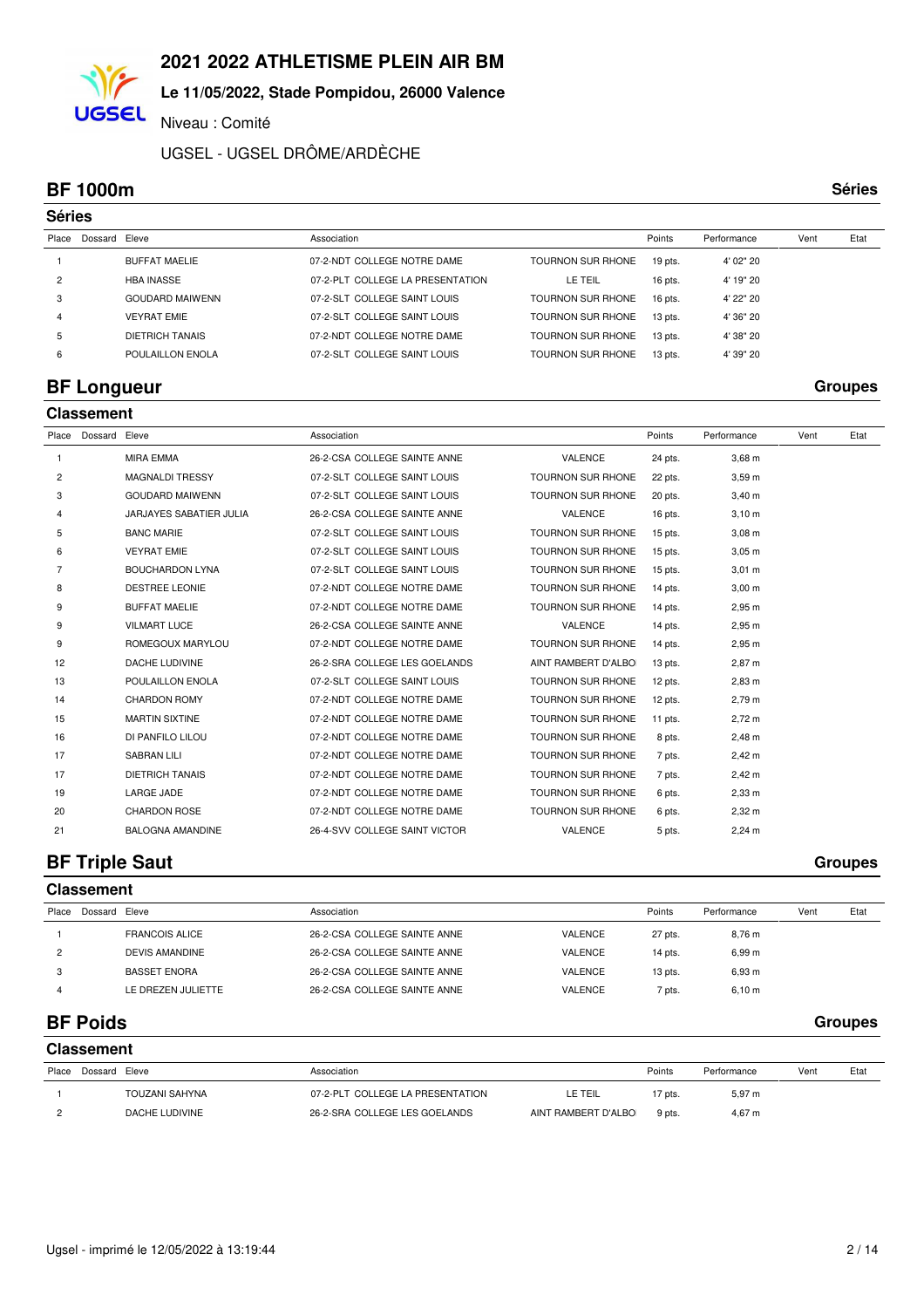## **Le 11/05/2022, Stade Pompidou, 26000 Valence**

Niveau : Comité

UGSEL - UGSEL DRÔME/ARDÈCHE

### **BF Poids Groupes**

**UGSEL** 

| <b>Classement</b>   |             |        |             |      |      |
|---------------------|-------------|--------|-------------|------|------|
| Place Dossard Eleve | Association | Points | Performance | Vent | Etat |

## **BF Disque Groupes**

|                | <b>Classement</b> |                       |                                  |                          |           |                    |      |      |
|----------------|-------------------|-----------------------|----------------------------------|--------------------------|-----------|--------------------|------|------|
| Place          | Dossard Eleve     |                       | Association                      |                          | Points    | Performance        | Vent | Etat |
|                |                   | <b>TOUZANI SAHYNA</b> | 07-2-PLT COLLEGE LA PRESENTATION | LE TEIL                  | 17 pts.   | $13,51 \; m$       |      |      |
| $\overline{c}$ |                   | POULAILLON ENOLA      | 07-2-SLT COLLEGE SAINT LOUIS     | <b>TOURNON SUR RHONE</b> | 16 pts.   | 12,76 m            |      |      |
| 3              |                   | <b>BUFFAT MAELIE</b>  | 07-2-NDT COLLEGE NOTRE DAME      | <b>TOURNON SUR RHONE</b> | $15$ pts. | $12,27 \text{ m}$  |      |      |
| 4              |                   | DACHE LUDIVINE        | 26-2-SRA COLLEGE LES GOELANDS    | AINT RAMBERT D'ALBO      | 11 pts.   | 10.68 m            |      |      |
| 5              |                   | <b>VEYRAT EMIE</b>    | 07-2-SLT COLLEGE SAINT LOUIS     | TOURNON SUR RHONE        | $10$ pts. | 10.27 $m$          |      |      |
| 6              |                   | ROMEGOUX MARYLOU      | 07-2-NDT COLLEGE NOTRE DAME      | <b>TOURNON SUR RHONE</b> | 9 pts.    | $9,64 \, \text{m}$ |      |      |
|                |                   | <b>LARGE JADE</b>     | 07-2-NDT COLLEGE NOTRE DAME      | <b>TOURNON SUR RHONE</b> | 4 pts.    | 7,43 m             |      |      |
| 8              |                   | <b>MARTIN SIXTINE</b> | 07-2-NDT COLLEGE NOTRE DAME      | TOURNON SUR RHONE        | 3 pts.    | 7,28 m             |      |      |
|                |                   |                       |                                  |                          |           |                    |      |      |

## **BF Javelot Groupes**

|                | <b>Classement</b> |                         |                               |                          |         |              |      |      |
|----------------|-------------------|-------------------------|-------------------------------|--------------------------|---------|--------------|------|------|
| Place          | Dossard           | Eleve                   | Association                   |                          | Points  | Performance  | Vent | Etat |
|                |                   | <b>FRANCOIS ALICE</b>   | 26-2-CSA COLLEGE SAINTE ANNE  | <b>VALENCE</b>           | 26 pts. | 17,83 m      |      |      |
| $\overline{2}$ |                   | <b>MAGNALDI TRESSY</b>  | 07-2-SLT COLLEGE SAINT LOUIS  | <b>TOURNON SUR RHONE</b> | 23 pts. | 15,28 m      |      |      |
| 3              |                   | <b>BASSET ENORA</b>     | 26-2-CSA COLLEGE SAINTE ANNE  | <b>VALENCE</b>           | 21 pts. | $13,41 \; m$ |      |      |
| 4              |                   | JARJAYES SABATIER JULIA | 26-2-CSA COLLEGE SAINTE ANNE  | <b>VALENCE</b>           | 18 pts. | 11,59 m      |      |      |
| 4              |                   | <b>GOUDARD MAIWENN</b>  | 07-2-SLT COLLEGE SAINT LOUIS  | TOURNON SUR RHONE        | 18 pts. | 11,59 m      |      |      |
| 6              |                   | <b>BANC MARIE</b>       | 07-2-SLT COLLEGE SAINT LOUIS  | <b>TOURNON SUR RHONE</b> | 14 pts. | $10,16 \; m$ |      |      |
|                |                   | <b>DESTREE LEONIE</b>   | 07-2-NDT COLLEGE NOTRE DAME   | <b>TOURNON SUR RHONE</b> | 8 pts.  | $8,52 \; m$  |      |      |
|                |                   | <b>BOUCHARDON LYNA</b>  | 07-2-SLT COLLEGE SAINT LOUIS  | <b>TOURNON SUR RHONE</b> | 8 pts.  | 8,52 m       |      |      |
| 9              |                   | <b>GALOP ENOLA</b>      | 26-2-CSA COLLEGE SAINTE ANNE  | VALENCE                  | 5 pts.  | $7,53 \; m$  |      |      |
| 10             |                   | <b>SABRAN LILI</b>      | 07-2-NDT COLLEGE NOTRE DAME   | <b>TOURNON SUR RHONE</b> | 5 pts.  | 7,49 m       |      |      |
| 11             |                   | <b>VILMART LUCE</b>     | 26-2-CSA COLLEGE SAINTE ANNE  | VALENCE                  | 5 pts.  | 7,42 m       |      |      |
| 12             |                   | COMBAZ CHLOE            | 26-4-SVV COLLEGE SAINT VICTOR | VALENCE                  | 2 pts.  | $6,48 \; m$  |      |      |
| 13             |                   | <b>MIRA EMMA</b>        | 26-2-CSA COLLEGE SAINTE ANNE  | <b>VALENCE</b>           | 1 pts.  | 5.86 m       |      |      |
| 14             |                   | <b>CHARDON ROSE</b>     | 07-2-NDT COLLEGE NOTRE DAME   | <b>TOURNON SUR RHONE</b> | 1 pts.  | $5,70 \; m$  |      |      |
| 15             |                   | <b>DIETRICH TANAIS</b>  | 07-2-NDT COLLEGE NOTRE DAME   | <b>TOURNON SUR RHONE</b> | 1 pts.  | 4.87 m       |      |      |

**Séries**

# **BG 50m Séries + Demi-F + Finale**

| Place | Dossard Eleve |                        | Association                      |                          | Points  | Performance | Vent | Etat |
|-------|---------------|------------------------|----------------------------------|--------------------------|---------|-------------|------|------|
|       |               | <b>JOMARON JULES</b>   | 07-2-NDT COLLEGE NOTRE DAME      | TOURNON SUR RHONE        | 35 pts. | 7" 18       |      |      |
| 2     |               | ELIAS-PIERRE ANTOINE   | 26-2-CSA COLLEGE SAINTE ANNE     | <b>VALENCE</b>           | 33 pts. | 7" 29       |      |      |
| 3     |               | <b>LEBON TANEO</b>     | 07-2-NDT COLLEGE NOTRE DAME      | <b>TOURNON SUR RHONE</b> | 32 pts. | 7"33        |      |      |
| 4     |               | PAYET AURELIEN         | 07-2-SLT COLLEGE SAINT LOUIS     | <b>TOURNON SUR RHONE</b> | 30 pts. | 7" 50       |      |      |
| 5     |               | VIOL ENZO              | 26-2-CSA COLLEGE SAINTE ANNE     | <b>VALENCE</b>           | 28 pts. | 7" 60       |      |      |
| 6     |               | CORNETTE NOA           | 07-2-SLT COLLEGE SAINT LOUIS     | <b>TOURNON SUR RHONE</b> | 25 pts. | 7"75        |      |      |
|       |               | <b>VERNET ELIOT</b>    | 07-2-SLT COLLEGE SAINT LOUIS     | <b>TOURNON SUR RHONE</b> | 25 pts. | 7"76        |      |      |
| 8     |               | NAVOLY RAYANE          | 07-2-PLT COLLEGE LA PRESENTATION | LE TEIL                  | 24 pts. | 7" 82       |      |      |
| 9     |               | <b>CLAUDET CLEMENT</b> | 26-2-CSA COLLEGE SAINTE ANNE     | <b>VALENCE</b>           | 24 pts. | 7" 84       |      |      |
| 10    |               | <b>DJOSSOU MAEL</b>    | 07-2-SLT COLLEGE SAINT LOUIS     | <b>TOURNON SUR RHONE</b> | 23 pts. | 7"88        |      |      |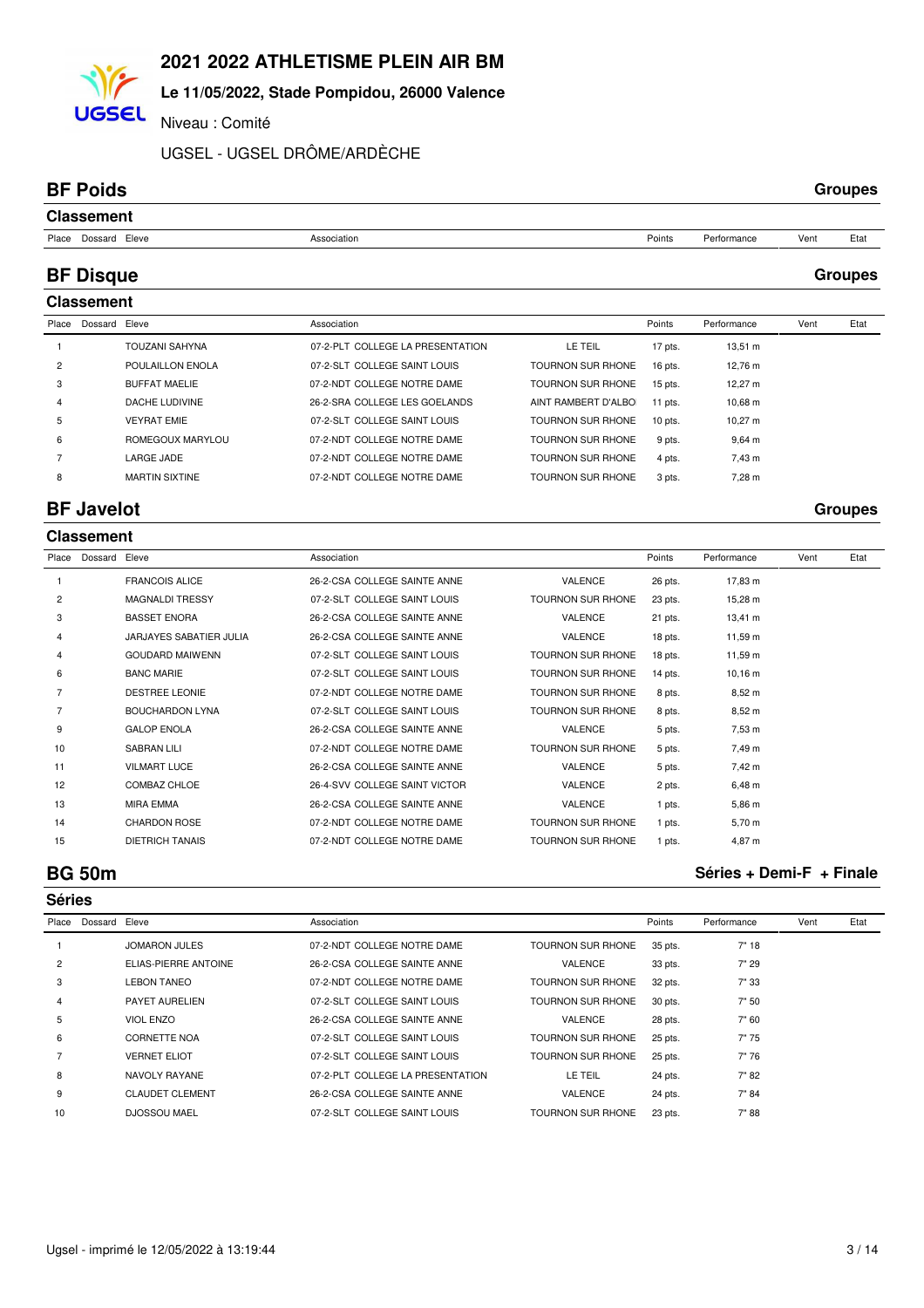**Le 11/05/2022, Stade Pompidou, 26000 Valence**

Niveau : Comité

UGSEL - UGSEL DRÔME/ARDÈCHE

**UGSEL** 

#### **BG 50m Séries + Demi-F + Finale**

| <b>Séries</b> |               |                            |                                  |                          |         |             |      |      |
|---------------|---------------|----------------------------|----------------------------------|--------------------------|---------|-------------|------|------|
| Place         | Dossard Eleve |                            | Association                      |                          | Points  | Performance | Vent | Etat |
| 11            |               | <b>BARNEZET EVAN</b>       | 07-2-SLT COLLEGE SAINT LOUIS     | <b>TOURNON SUR RHONE</b> | 22 pts. | 7"93        |      |      |
| 12            |               | <b>VENET RODRIGUE</b>      | 07-2-PLT COLLEGE LA PRESENTATION | LE TEIL                  | 22 pts. | 7" 94       |      |      |
| 13            |               | <b>JOMARON NOAH</b>        | 07-2-NDT COLLEGE NOTRE DAME      | <b>TOURNON SUR RHONE</b> | 22 pts. | 7" 97       |      |      |
| 14            |               | OKWUDILI MINUIT            | 07-2-NDT COLLEGE NOTRE DAME      | <b>TOURNON SUR RHONE</b> | 21 pts. | 8"02        |      |      |
| 15            |               | <b>GOURDIN MEWEN</b>       | 26-2-ACL COLLEGE ANNE CARTIER    | LIVRON SUR DROME         | 20 pts. | 8" 07       |      |      |
| 16            |               | <b>KARI AARON</b>          | 26-4-SVV COLLEGE SAINT VICTOR    | VALENCE                  | 20 pts. | 8"09        |      |      |
| 17            |               | <b>GROZANNES ALEXIS</b>    | 07-2-PLT COLLEGE LA PRESENTATION | LE TEIL                  | 19 pts. | 8"13        |      |      |
| 18            |               | <b>CHAPON-DOURIS ELIAS</b> | 26-4-SVV COLLEGE SAINT VICTOR    | VALENCE                  | 19 pts. | 8"14        |      |      |
| 19            |               | CAMPAGNOLLE--JOLIE LUCAS   | 26-2-CSA COLLEGE SAINTE ANNE     | VALENCE                  | 19 pts. | 8" 20       |      |      |
| 20            |               | <b>COMTE CAMILLE</b>       | 26-2-CSA COLLEGE SAINTE ANNE     | VALENCE                  | 19 pts. | 8" 23       |      |      |
| 21            |               | <b>CHAREYRE ETHAN</b>      | 07-2-PLT COLLEGE LA PRESENTATION | LE TEIL                  | 18 pts. | 8"26        |      |      |
| 22            |               | <b>NOYER MATHIS</b>        | 07-2-NDT COLLEGE NOTRE DAME      | TOURNON SUR RHONE        | 18 pts. | 8" 28       |      |      |
| 23            |               | <b>COMBIER RAFAEL</b>      | 26-2-CSA COLLEGE SAINTE ANNE     | VALENCE                  | 18 pts. | 8"30        |      |      |
| 24            |               | MICOULET THEO              | 26-2-SRA COLLEGE LES GOELANDS    | AINT RAMBERT D'ALBO      | 18 pts. | 8" 33       |      |      |
| 25            |               | <b>VIGNON JULIEN</b>       | 07-2-PLT COLLEGE LA PRESENTATION | LE TEIL                  | 17 pts. | 8" 40       |      |      |
| 26            |               | MONCHAL PAUL               | 26-2-CSA COLLEGE SAINTE ANNE     | VALENCE                  | 17 pts. | 8" 41       |      |      |
| 27            |               | ADNANI SAFWAN              | 26-4-SVV COLLEGE SAINT VICTOR    | VALENCE                  | 17 pts. | 8" 42       |      |      |
| 28            |               | BEURDELEY ALEXIS           | 26-4-SVV COLLEGE SAINT VICTOR    | VALENCE                  | 17 pts. | 8" 50       |      |      |
| 29            |               | MOREAU ANTOINE             | 07-2-SLT COLLEGE SAINT LOUIS     | TOURNON SUR RHONE        | 17 pts. | 8" 51       |      |      |
| 30            |               | <b>BEYRIE GABRIEL</b>      | 26-2-CSA COLLEGE SAINTE ANNE     | VALENCE                  | 17 pts. | 8" 53       |      |      |
| 31            |               | RIMOUX THIBAUT             | 07-2-PLT COLLEGE LA PRESENTATION | LE TEIL                  | 16 pts. | 8"54        |      |      |
| 32            |               | MARELLE AXEL               | 26-2-CSA COLLEGE SAINTE ANNE     | VALENCE                  | 16 pts. | 8" 55       |      |      |
| 32            |               | EL AOUD--MUS SAM           | 07-2-PLT COLLEGE LA PRESENTATION | LE TEIL                  | 16 pts. | 8" 55       |      |      |
| 32            |               | MIAILHE-HELIN EMIL         | 07-2-SLT COLLEGE SAINT LOUIS     | TOURNON SUR RHONE        | 16 pts. | 8" 55       |      |      |
| 35            |               | DAUVERGNE CLOTAIRE         | 07-2-NDT COLLEGE NOTRE DAME      | TOURNON SUR RHONE        | 16 pts. | 8" 64       |      |      |
| 36            |               | <b>AUDRAS GABIN</b>        | 26-2-CSA COLLEGE SAINTE ANNE     | VALENCE                  | 16 pts. | 8"65        |      |      |
| 37            |               | DE ARAUJO BARANDAS MATHIS  | 26-2-CSA COLLEGE SAINTE ANNE     | VALENCE                  | 15 pts. | 8"70        |      |      |
| 38            |               | <b>TEPELIAN MAXIME</b>     | 07-2-PLT COLLEGE LA PRESENTATION | LE TEIL                  | 15 pts. | 8"72        |      |      |
| 39            |               | PENNINGSFELD LAZARE        | 26-4-SVV COLLEGE SAINT VICTOR    | VALENCE                  | 15 pts. | 8"74        |      |      |
| 39            |               | TAMJI AYMAN                | 26-2-CSA COLLEGE SAINTE ANNE     | VALENCE                  | 15 pts. | 8"74        |      |      |
| 41            |               | TILEHGHOUATINE BILLAL      | 26-2-CSA COLLEGE SAINTE ANNE     | VALENCE                  | 15 pts. | 8"77        |      |      |
| 42            |               | BENYAMINA DJEMIL           | 26-4-SVV COLLEGE SAINT VICTOR    | VALENCE                  | 14 pts. | 8"86        |      |      |
| 43            |               | POLLY PACOME               | 26-2-CSA COLLEGE SAINTE ANNE     | VALENCE                  | 14 pts. | 8"88        |      |      |
| 44            |               | KRUMMENACKER ANDREAS       | 26-4-SVV COLLEGE SAINT VICTOR    | VALENCE                  | 14 pts. | 8"92        |      |      |
| 45            |               | <b>AMMARI BILEL</b>        | 07-2-PLT COLLEGE LA PRESENTATION | LE TEIL                  | 14 pts. | 8"94        |      |      |
| 46            |               | <b>VEYRE MEMPRE</b>        | 26-2-CSA COLLEGE SAINTE ANNE     | VALENCE                  | 14 pts. | 8"95        |      |      |
| 47            |               | SAUZE THEO                 | 26-2-CSA COLLEGE SAINTE ANNE     | VALENCE                  | 13 pts. | 9" 00       |      |      |
| 48            |               | <b>GIOVANNONE LENZO</b>    | 26-4-SVV COLLEGE SAINT VICTOR    | VALENCE                  | 13 pts. | 9" 06       |      |      |
| 49            |               | <b>ALLAM GRESSY</b>        | 26-2-CSA COLLEGE SAINTE ANNE     | VALENCE                  | 12 pts. | 9"11        |      |      |
| 50            |               | <b>FRANCOIS GABRIEL</b>    | 07-2-SLT COLLEGE SAINT LOUIS     | TOURNON SUR RHONE        | 11 pts. | 9" 30       |      |      |
| 51            |               | MATMOUR ABDELMALIK         | 07-2-PLT COLLEGE LA PRESENTATION | LE TEIL                  | 4 pts.  | 10" 24      |      |      |
| 52            |               | SAAYEV SULIM               | 26-4-SVV COLLEGE SAINT VICTOR    | VALENCE                  | 4 pts.  | 10" 31      |      |      |

**Séries**

## **BG 50m Haies Séries + Demi-F + Finale**

| Place | Eleve<br>Dossard<br>. | Association<br>. | Points | د م د<br>วrmanc⊾<br>. | Ven | Eta.<br>--- |
|-------|-----------------------|------------------|--------|-----------------------|-----|-------------|
|       |                       |                  |        |                       |     |             |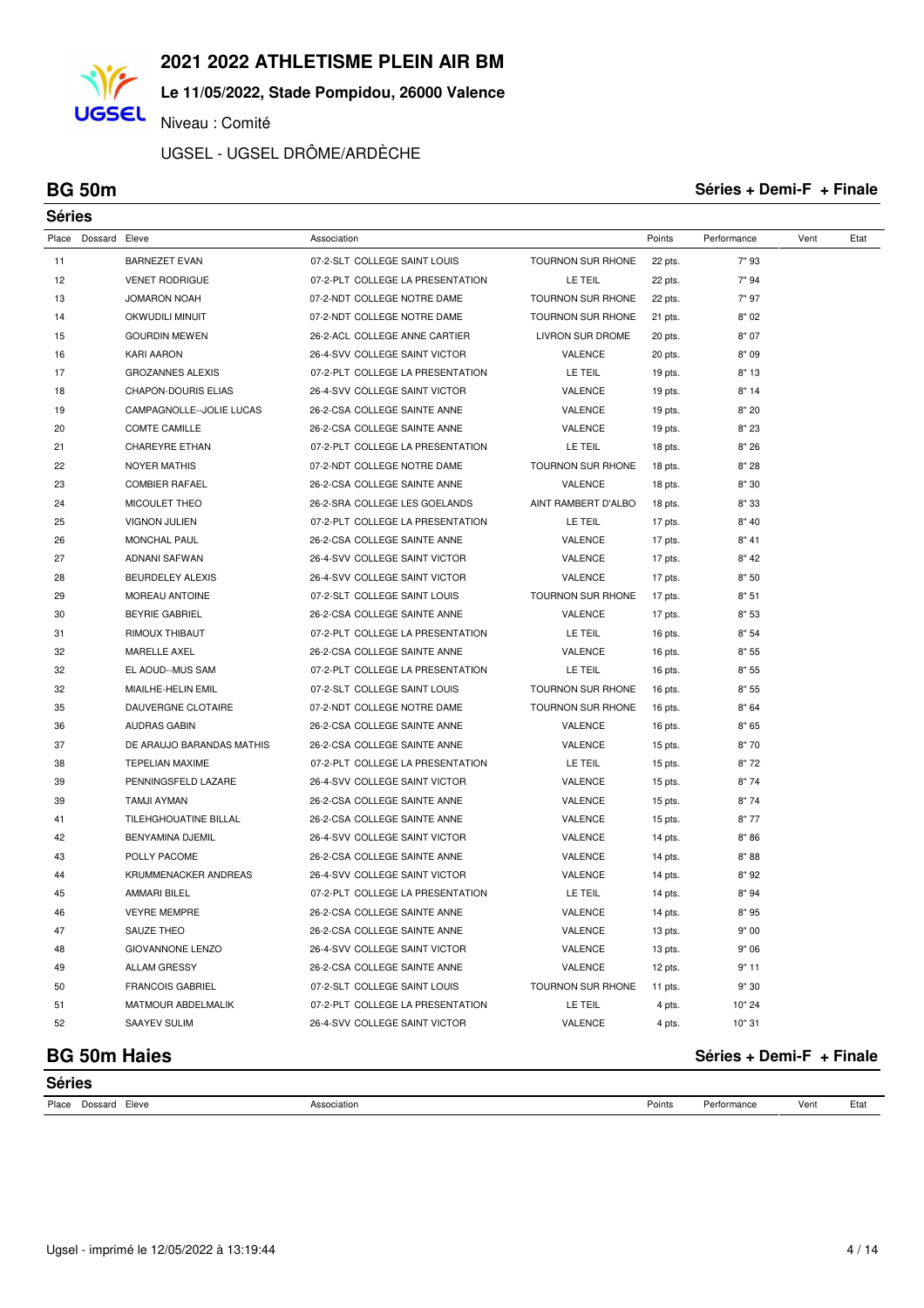### **Le 11/05/2022, Stade Pompidou, 26000 Valence**

Niveau : Comité

UGSEL - UGSEL DRÔME/ARDÈCHE

**UGSEL** 

### **BG 50m Haies Séries + Demi-F + Finale**

|                | <b>Séries</b> |                             |                                  |                          |           |             |      |      |  |  |  |
|----------------|---------------|-----------------------------|----------------------------------|--------------------------|-----------|-------------|------|------|--|--|--|
| Place          | Dossard       | Eleve                       | Association                      |                          | Points    | Performance | Vent | Etat |  |  |  |
|                |               | <b>ELIAS-PIERRE ANTOINE</b> | 26-2-CSA COLLEGE SAINTE ANNE     | <b>VALENCE</b>           | 31 pts.   | 8"91        |      |      |  |  |  |
| $\overline{2}$ |               | <b>COMBIER RAFAEL</b>       | 26-2-CSA COLLEGE SAINTE ANNE     | <b>VALENCE</b>           | 21 pts.   | 9" 99       |      |      |  |  |  |
| 3              |               | <b>NAYLOR BERYL</b>         | 26-2-SRA COLLEGE LES GOELANDS    | AINT RAMBERT D'ALBO      | 19 pts.   | 10" 23      |      |      |  |  |  |
| 4              |               | <b>MONCHAL PAUL</b>         | 26-2-CSA COLLEGE SAINTE ANNE     | <b>VALENCE</b>           | 19 pts.   | 10" 30      |      |      |  |  |  |
| 5              |               | <b>RIMOUX THIBAUT</b>       | 07-2-PLT COLLEGE LA PRESENTATION | LE TEIL                  | 18 pts.   | 10" 51      |      |      |  |  |  |
| 6              |               | <b>CLAUDET CLEMENT</b>      | 26-2-CSA COLLEGE SAINTE ANNE     | <b>VALENCE</b>           | $16$ pts. | 10"98       |      |      |  |  |  |
|                |               | <b>LAFUITTE QUENTIN</b>     | 07-2-NDT COLLEGE NOTRE DAME      | <b>TOURNON SUR RHONE</b> | $13$ pts. | 11"84       |      |      |  |  |  |
| 8              |               | <b>TAMJI AYMAN</b>          | 26-2-CSA COLLEGE SAINTE ANNE     | VALENCE                  | 12 pts.   | 12" 20      |      |      |  |  |  |
| 9              |               | CAMPAGNOLLE--JOLIE LUCAS    | 26-2-CSA COLLEGE SAINTE ANNE     | VALENCE                  | 12 pts.   | 12" 25      |      |      |  |  |  |
| 10             |               | <b>VEYRE MEMPRE</b>         | 26-2-CSA COLLEGE SAINTE ANNE     | VALENCE                  | 12 pts.   | 12" 26      |      |      |  |  |  |
| 11             |               | MICOULET THEO               | 26-2-SRA COLLEGE LES GOELANDS    | AINT RAMBERT D'ALBO      | 12 pts.   | 12" 27      |      |      |  |  |  |
| 12             |               | <b>ALLAM GRESSY</b>         | 26-2-CSA COLLEGE SAINTE ANNE     | <b>VALENCE</b>           | 9 pts.    | 13" 16      |      |      |  |  |  |
| 13             |               | <b>LAQUET JOHAKIM</b>       | 07-2-SLT COLLEGE SAINT LOUIS     | <b>TOURNON SUR RHONE</b> | 7 pts.    | 13" 55      |      |      |  |  |  |
| 14             |               | <b>GOMAR AXEL</b>           | 07-2-NDT COLLEGE NOTRE DAME      | <b>TOURNON SUR RHONE</b> | 6 pts.    | 13" 84      |      |      |  |  |  |

### **BG 1000m Séries**

|    | <b>Séries</b>       |                            |                                  |                          |           |             |      |      |  |  |  |  |
|----|---------------------|----------------------------|----------------------------------|--------------------------|-----------|-------------|------|------|--|--|--|--|
|    | Place Dossard Eleve |                            | Association                      |                          | Points    | Performance | Vent | Etat |  |  |  |  |
| 1  |                     | NAVOLY RAYANE              | 07-2-PLT COLLEGE LA PRESENTATION | LE TEIL                  | 30 pts.   | 3' 22" 20   |      |      |  |  |  |  |
| 2  |                     | <b>BERNARD COME</b>        | 26-2-CSA COLLEGE SAINTE ANNE     | VALENCE                  | 29 pts.   | 3' 23" 20   |      |      |  |  |  |  |
| 3  |                     | <b>JOMARON JULES</b>       | 07-2-NDT COLLEGE NOTRE DAME      | TOURNON SUR RHONE        | 29 pts.   | 3' 24" 20   |      |      |  |  |  |  |
| 4  |                     | <b>CORNETTE NOA</b>        | 07-2-SLT COLLEGE SAINT LOUIS     | TOURNON SUR RHONE        | 24 pts.   | 3' 34" 20   |      |      |  |  |  |  |
| 5  |                     | <b>VERNET ELIOT</b>        | 07-2-SLT COLLEGE SAINT LOUIS     | <b>TOURNON SUR RHONE</b> | 23 pts.   | 3' 35" 20   |      |      |  |  |  |  |
| 6  |                     | <b>CHAPON-DOURIS ELIAS</b> | 26-4-SVV COLLEGE SAINT VICTOR    | VALENCE                  | 20 pts.   | 3' 41" 20   |      |      |  |  |  |  |
| 6  |                     | <b>LEBON TANEO</b>         | 07-2-NDT COLLEGE NOTRE DAME      | <b>TOURNON SUR RHONE</b> | 20 pts.   | 3' 41" 20   |      |      |  |  |  |  |
| 8  |                     | <b>BEYRIE GABRIEL</b>      | 26-2-CSA COLLEGE SAINTE ANNE     | VALENCE                  | 20 pts.   | 3' 42" 20   |      |      |  |  |  |  |
| 8  |                     | NAYLOR BERYL               | 26-2-SRA COLLEGE LES GOELANDS    | AINT RAMBERT D'ALBOI     | 20 pts.   | 3' 42" 20   |      |      |  |  |  |  |
| 10 |                     | <b>MISTIGRY NATHAN</b>     | 26-4-SVV COLLEGE SAINT VICTOR    | VALENCE                  | 19 pts.   | 3' 44" 20   |      |      |  |  |  |  |
| 11 |                     | <b>LAQUET JOHAKIM</b>      | 07-2-SLT COLLEGE SAINT LOUIS     | TOURNON SUR RHONE        | 19 pts.   | 3' 46" 20   |      |      |  |  |  |  |
| 12 |                     | OKWUDILI MINUIT            | 07-2-NDT COLLEGE NOTRE DAME      | <b>TOURNON SUR RHONE</b> | 18 pts.   | 3' 50" 20   |      |      |  |  |  |  |
| 13 |                     | AMIC NOA                   | 07-2-NDT COLLEGE NOTRE DAME      | TOURNON SUR RHONE        | $18$ pts. | 3' 51" 20   |      |      |  |  |  |  |
| 14 |                     | <b>GIRODET GASPARD</b>     | 26-2-CSA COLLEGE SAINTE ANNE     | VALENCE                  | $18$ pts. | 3' 52" 20   |      |      |  |  |  |  |
| 15 |                     | <b>CLAUDET CLEMENT</b>     | 26-2-CSA COLLEGE SAINTE ANNE     | VALENCE                  | 17 pts.   | 3' 56" 20   |      |      |  |  |  |  |
| 16 |                     | <b>GUY NOAH</b>            | 07-2-NDT COLLEGE NOTRE DAME      | <b>TOURNON SUR RHONE</b> | 17 pts.   | 3' 57" 20   |      |      |  |  |  |  |
| 17 |                     | <b>CHAREYRE ETHAN</b>      | 07-2-PLT COLLEGE LA PRESENTATION | LE TEIL                  | 17 pts.   | 3' 58" 20   |      |      |  |  |  |  |
| 18 |                     | POLLY PACOME               | 26-2-CSA COLLEGE SAINTE ANNE     | VALENCE                  | 16 pts.   | 4' 01" 20   |      |      |  |  |  |  |
| 19 |                     | ALBRIEUX BROT ANTOINE      | 07-2-NDT COLLEGE NOTRE DAME      | TOURNON SUR RHONE        | 16 pts.   | 4' 02" 20   |      |      |  |  |  |  |
| 20 |                     | <b>SAUZE THEO</b>          | 26-2-CSA COLLEGE SAINTE ANNE     | VALENCE                  | 16 pts.   | 4' 03" 20   |      |      |  |  |  |  |
| 21 |                     | ADNANI SAFWAN              | 26-4-SVV COLLEGE SAINT VICTOR    | <b>VALENCE</b>           | $15$ pts. | 4' 06" 20   |      |      |  |  |  |  |
| 22 |                     | BENYAMINA DJEMIL           | 26-4-SVV COLLEGE SAINT VICTOR    | VALENCE                  | 15 pts.   | 4' 07" 20   |      |      |  |  |  |  |
| 23 |                     | <b>VENET RODRIGUE</b>      | 07-2-PLT COLLEGE LA PRESENTATION | LE TEIL                  | $15$ pts. | 4' 08" 20   |      |      |  |  |  |  |
| 24 |                     | <b>VIGNON JULIEN</b>       | 07-2-PLT COLLEGE LA PRESENTATION | LE TEIL                  | 13 pts.   | 4' 18" 20   |      |      |  |  |  |  |
| 25 |                     | MATMOUR ABDELMALIK         | 07-2-PLT COLLEGE LA PRESENTATION | LE TEIL                  | 11 pts.   | 4' 30" 20   |      |      |  |  |  |  |
| 26 |                     | <b>AMMARI BILEL</b>        | 07-2-PLT COLLEGE LA PRESENTATION | LE TEIL                  | $10$ pts. | 4' 38" 20   |      |      |  |  |  |  |
| 27 |                     | KRUMMENACKER ANDREAS       | 26-4-SVV COLLEGE SAINT VICTOR    | VALENCE                  | 9 pts.    | 4' 43" 20   |      |      |  |  |  |  |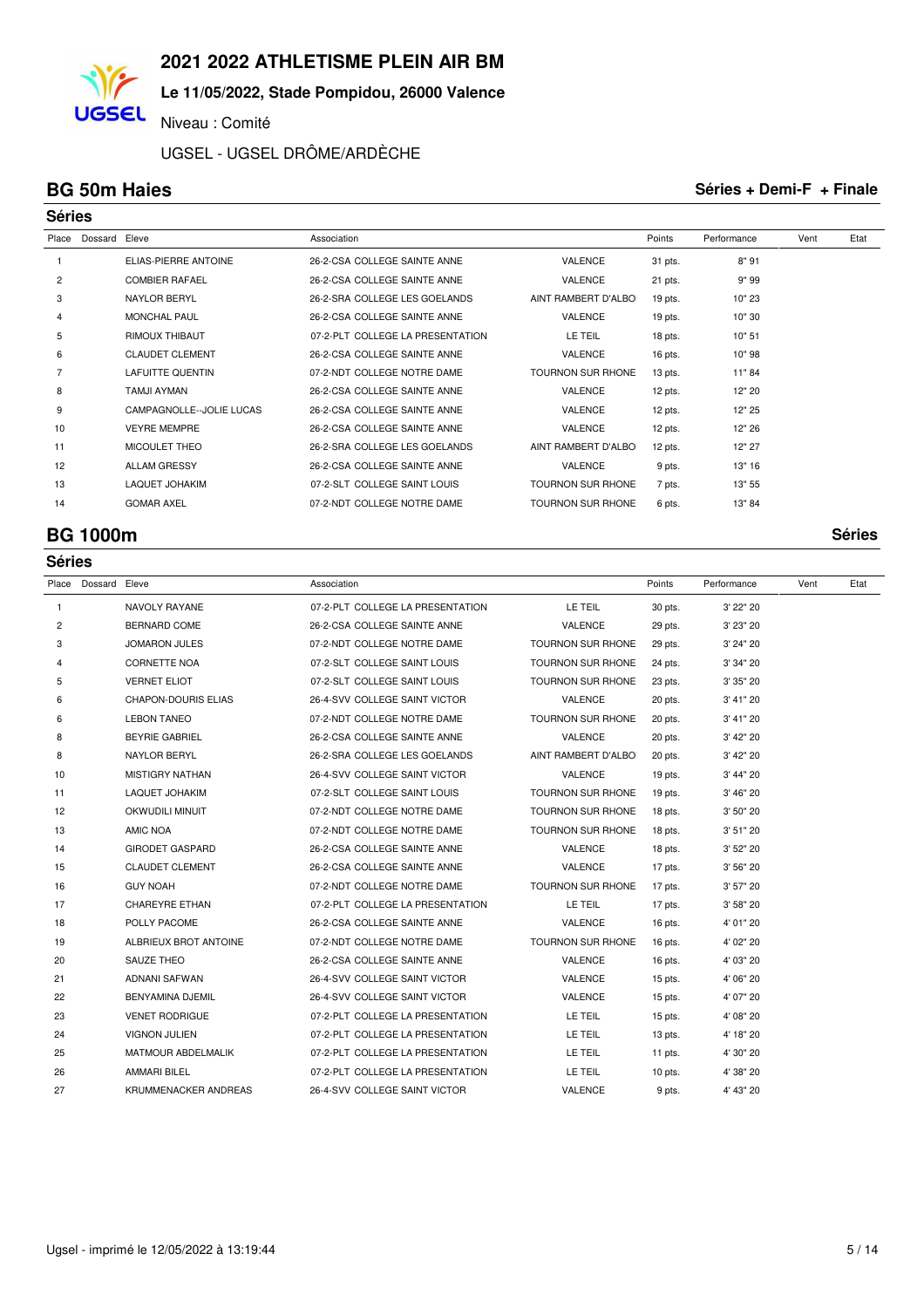## **Le 11/05/2022, Stade Pompidou, 26000 Valence**

Niveau : Comité

UGSEL - UGSEL DRÔME/ARDÈCHE

### **BG Hauteur Groupes Classement**

**UGSEL** 

| Place | Dossard | Eleve                    | Association                   |                          | Points    | Performance        | Vent | Etat |  |  |  |  |
|-------|---------|--------------------------|-------------------------------|--------------------------|-----------|--------------------|------|------|--|--|--|--|
|       |         | ELIAS-PIERRE ANTOINE     | 26-2-CSA COLLEGE SAINTE ANNE  | <b>VALENCE</b>           | 28 pts.   | $1,35 \; m$        |      |      |  |  |  |  |
|       |         | <b>VERNET ELIOT</b>      | 07-2-SLT COLLEGE SAINT LOUIS  | <b>TOURNON SUR RHONE</b> | 28 pts.   | $1,35 \; m$        |      |      |  |  |  |  |
| 3     |         | <b>VIOL ENZO</b>         | 26-2-CSA COLLEGE SAINTE ANNE  | <b>VALENCE</b>           | 25 pts.   | $1,30 \; \text{m}$ |      |      |  |  |  |  |
| 3     |         | <b>LAQUET JOHAKIM</b>    | 07-2-SLT COLLEGE SAINT LOUIS  | <b>TOURNON SUR RHONE</b> | 25 pts.   | $1,30 \; \text{m}$ |      |      |  |  |  |  |
| 5     |         | <b>DJOSSOU MAEL</b>      | 07-2-SLT COLLEGE SAINT LOUIS  | <b>TOURNON SUR RHONE</b> | 20 pts.   | $1,20 \; m$        |      |      |  |  |  |  |
| 5     |         | CAMPAGNOLLE--JOLIE LUCAS | 26-2-CSA COLLEGE SAINTE ANNE  | <b>VALENCE</b>           | 20 pts.   | $1,20 \; m$        |      |      |  |  |  |  |
| 5     |         | <b>MONCHAL PAUL</b>      | 26-2-CSA COLLEGE SAINTE ANNE  | <b>VALENCE</b>           | 20 pts.   | $1,20 \; m$        |      |      |  |  |  |  |
| 8     |         | <b>MARELLE AXEL</b>      | 26-2-CSA COLLEGE SAINTE ANNE  | <b>VALENCE</b>           | $16$ pts. | $1,15 \; m$        |      |      |  |  |  |  |
| 8     |         | MIAILHE-HELIN EMIL       | 07-2-SLT COLLEGE SAINT LOUIS  | <b>TOURNON SUR RHONE</b> | $16$ pts. | $1,15 \; m$        |      |      |  |  |  |  |
| 8     |         | POLLY PACOME             | 26-2-CSA COLLEGE SAINTE ANNE  | <b>VALENCE</b>           | $16$ pts. | $1,15 \; m$        |      |      |  |  |  |  |
| 11    |         | TILEHGHOUATINE BILLAL    | 26-2-CSA COLLEGE SAINTE ANNE  | <b>VALENCE</b>           | 13 pts.   | $1,10 \; \text{m}$ |      |      |  |  |  |  |
| 12    |         | PENNINGSFELD LAZARE      | 26-4-SVV COLLEGE SAINT VICTOR | VALENCE                  | 1 pts.    | $0,10 \; \text{m}$ |      |      |  |  |  |  |
|       |         |                          |                               |                          |           |                    |      |      |  |  |  |  |

### **BG Longueur Groupes**

**Classement**

| Place          | Dossard Eleve |                            | Association                   |                     | Points    | Performance        | Vent | Etat           |
|----------------|---------------|----------------------------|-------------------------------|---------------------|-----------|--------------------|------|----------------|
| 1              |               | <b>JOMARON JULES</b>       | 07-2-NDT COLLEGE NOTRE DAME   | TOURNON SUR RHONE   | 26 pts.   | $4,13 \; m$        |      |                |
| $\overline{c}$ |               | <b>COMTE CAMILLE</b>       | 26-2-CSA COLLEGE SAINTE ANNE  | <b>VALENCE</b>      | 25 pts.   | $4,03 \; m$        |      |                |
| 3              |               | <b>NAYLOR BERYL</b>        | 26-2-SRA COLLEGE LES GOELANDS | AINT RAMBERT D'ALBO | 24 pts.   | $4,01 \; m$        |      |                |
| 4              |               | PAYET AURELIEN             | 07-2-SLT COLLEGE SAINT LOUIS  | TOURNON SUR RHONE   | 24 pts.   | $3,98 \, \text{m}$ |      |                |
| 5              |               | <b>LEBON TANEO</b>         | 07-2-NDT COLLEGE NOTRE DAME   | TOURNON SUR RHONE   | 23 pts.   | $3,90 \; m$        |      |                |
| 6              |               | BERNARD COME               | 26-2-CSA COLLEGE SAINTE ANNE  | VALENCE             | 23 pts.   | $3,86 \, m$        |      |                |
| $\overline{7}$ |               | <b>GOURDIN MEWEN</b>       | 26-2-ACL COLLEGE ANNE CARTIER | LIVRON SUR DROME    | 21 pts.   | $3,73 \; m$        |      |                |
| 8              |               | ADNANI SAFWAN              | 26-4-SVV COLLEGE SAINT VICTOR | VALENCE             | 21 pts.   | $3,70 \; m$        |      |                |
| 9              |               | <b>COMBIER RAFAEL</b>      | 26-2-CSA COLLEGE SAINTE ANNE  | VALENCE             | $19$ pts. | $3,54 \, m$        |      |                |
| 10             |               | <b>CORNETTE NOA</b>        | 07-2-SLT COLLEGE SAINT LOUIS  | TOURNON SUR RHONE   | 18 pts.   | $3,50 \; m$        |      |                |
| 11             |               | <b>MOREAU ANTOINE</b>      | 07-2-SLT COLLEGE SAINT LOUIS  | TOURNON SUR RHONE   | 17 pts.   | $3,43 \, m$        |      |                |
| 12             |               | <b>BEYRIE GABRIEL</b>      | 26-2-CSA COLLEGE SAINTE ANNE  | VALENCE             | 17 pts.   | $3,41 \; m$        |      |                |
| 13             |               | <b>AUDRAS GABIN</b>        | 26-2-CSA COLLEGE SAINTE ANNE  | VALENCE             | 17 pts.   | 3,37 m             |      |                |
| 14             |               | <b>GIRODET GASPARD</b>     | 26-2-CSA COLLEGE SAINTE ANNE  | VALENCE             | 16 pts.   | 3.33 <sub>m</sub>  |      |                |
| 15             |               | <b>CHAPON-DOURIS ELIAS</b> | 26-4-SVV COLLEGE SAINT VICTOR | VALENCE             | $15$ pts. | $3,24 \, m$        |      |                |
| 16             |               | <b>VEYRE MEMPRE</b>        | 26-2-CSA COLLEGE SAINTE ANNE  | VALENCE             | 13 pts.   | $3,11 \, m$        |      |                |
| 17             |               | BENYAMINA DJEMIL           | 26-4-SVV COLLEGE SAINT VICTOR | VALENCE             | 13 pts.   | $3,08 \; m$        |      |                |
| 18             |               | MICOULET THEO              | 26-2-SRA COLLEGE LES GOELANDS | AINT RAMBERT D'ALBO | 13 pts.   | $3,07 \; m$        |      |                |
| 19             |               | DE ARAUJO BARANDAS MATHIS  | 26-2-CSA COLLEGE SAINTE ANNE  | <b>VALENCE</b>      | 13 pts.   | $3,05 \; m$        |      |                |
| 20             |               | BONNEMAYRE LOUIS           | 26-4-SVV COLLEGE SAINT VICTOR | VALENCE             | 12 pts.   | $3,04 \, m$        |      |                |
| 21             |               | <b>TAMJI AYMAN</b>         | 26-2-CSA COLLEGE SAINTE ANNE  | VALENCE             | 12 pts.   | $2,98 \, m$        |      |                |
| 22             |               | DAUVERGNE CLOTAIRE         | 07-2-NDT COLLEGE NOTRE DAME   | TOURNON SUR RHONE   | 11 pts.   | 2,92 m             |      |                |
| 23             |               | BOUZAOUI NOHAM             | 26-2-CSA COLLEGE SAINTE ANNE  | VALENCE             | 9 pts.    | $2,80 \; m$        |      |                |
| 24             |               | <b>GOMAR AXEL</b>          | 07-2-NDT COLLEGE NOTRE DAME   | TOURNON SUR RHONE   | 8 pts.    | $2,71 \; m$        |      |                |
| 25             |               | SAUZE THEO                 | 26-2-CSA COLLEGE SAINTE ANNE  | VALENCE             | 5 pts.    | $2,45 \; m$        |      |                |
| 26             |               | <b>ALLAM GRESSY</b>        | 26-2-CSA COLLEGE SAINTE ANNE  | VALENCE             | 4 pts.    | $2,35 \; m$        |      |                |
| 27             |               | <b>SAAYEV SULIM</b>        | 26-4-SVV COLLEGE SAINT VICTOR | VALENCE             | 1 pts.    | $2,00 \, \text{m}$ |      |                |
|                |               | <b>BG Triple Saut</b>      |                               |                     |           |                    |      | <b>Groupes</b> |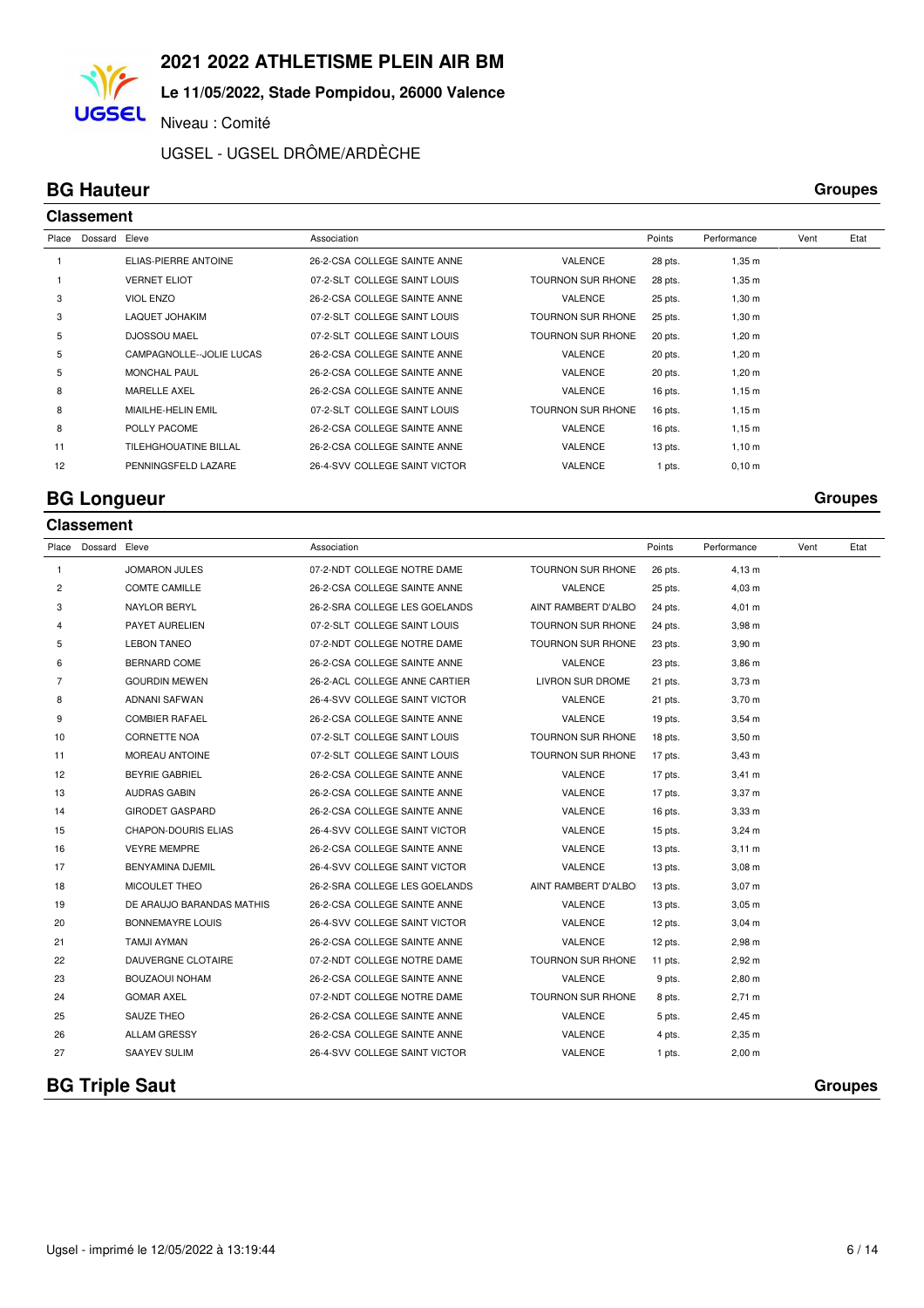## **Le 11/05/2022, Stade Pompidou, 26000 Valence**

Niveau : Comité

UGSEL - UGSEL DRÔME/ARDÈCHE

## **BG Triple Saut** Groupes

**UGSEL** 

|       | <b>Classement</b> |                     |                               |                |           |             |      |      |  |  |
|-------|-------------------|---------------------|-------------------------------|----------------|-----------|-------------|------|------|--|--|
| Place | Dossard Eleve     |                     | Association                   |                | Points    | Performance | Vent | Etat |  |  |
|       |                   | PENNINGSFELD LAZARE | 26-4-SVV COLLEGE SAINT VICTOR | VALENCE        | $13$ pts. | 7.11 m      |      |      |  |  |
|       |                   | <b>VEYRE MEMPRE</b> | 26-2-CSA COLLEGE SAINTE ANNE  | VALENCE        | $10$ pts. | 6.76 m      |      |      |  |  |
|       |                   | BOUZAOUI NOHAM      | 26-2-CSA COLLEGE SAINTE ANNE  | <b>VALENCE</b> | $10$ pts. | $6,71 \; m$ |      |      |  |  |

## **BG Poids Groupes**

|                | <b>Classement</b> |                         |                                  |                |         |                  |      |      |  |  |  |
|----------------|-------------------|-------------------------|----------------------------------|----------------|---------|------------------|------|------|--|--|--|
| Place          | Dossard Eleve     |                         | Association                      |                | Points  | Performance      | Vent | Etat |  |  |  |
|                |                   | <b>VENET RODRIGUE</b>   | 07-2-PLT COLLEGE LA PRESENTATION | LE TEIL        | 23 pts. | $7.32 \text{ m}$ |      |      |  |  |  |
| $\overline{c}$ |                   | <b>GIOVANNONE LENZO</b> | 26-4-SVV COLLEGE SAINT VICTOR    | <b>VALENCE</b> | 18 pts. | 5,87 m           |      |      |  |  |  |
| 3              |                   | TEPELIAN MAXIME         | 07-2-PLT COLLEGE LA PRESENTATION | LE TEIL        | 14 pts. | $5,32 \; m$      |      |      |  |  |  |
| 4              |                   | KARI AARON              | 26-4-SVV COLLEGE SAINT VICTOR    | <b>VALENCE</b> | 8 pts.  | $4,40 \; m$      |      |      |  |  |  |
| 5              |                   | BENYAMINA DJEMIL        | 26-4-SVV COLLEGE SAINT VICTOR    | <b>VALENCE</b> | 2 pts.  | $3,40 \; m$      |      |      |  |  |  |
|                |                   |                         |                                  |                |         |                  |      |      |  |  |  |

## **BG Disque** Groupes

|                | <b>Classement</b> |                              |                                  |                          |           |                     |      |      |
|----------------|-------------------|------------------------------|----------------------------------|--------------------------|-----------|---------------------|------|------|
| Place          | Dossard Eleve     |                              | Association                      |                          | Points    | Performance         | Vent | Etat |
|                |                   | <b>NAYLOR BERYL</b>          | 26-2-SRA COLLEGE LES GOELANDS    | AINT RAMBERT D'ALBO      | 29 pts.   | 21,64 m             |      |      |
| 2              |                   | NAVOLY RAYANE                | 07-2-PLT COLLEGE LA PRESENTATION | LE TEIL                  | 23 pts.   | 16,97 m             |      |      |
| 3              |                   | AMIC NOA                     | 07-2-NDT COLLEGE NOTRE DAME      | TOURNON SUR RHONE        | 22 pts.   | 16,06 m             |      |      |
| 4              |                   | EL AOUD--MUS SAM             | 07-2-PLT COLLEGE LA PRESENTATION | LE TEIL                  | 22 pts.   | 16,02 m             |      |      |
| 5              |                   | <b>ELIAS-PIERRE ANTOINE</b>  | 26-2-CSA COLLEGE SAINTE ANNE     | <b>VALENCE</b>           | 22 pts.   | $16,01 \; m$        |      |      |
| 6              |                   | <b>VERNET ELIOT</b>          | 07-2-SLT COLLEGE SAINT LOUIS     | <b>TOURNON SUR RHONE</b> | 19 pts.   | 14,15 m             |      |      |
| $\overline{7}$ |                   | <b>MOREAU ANTOINE</b>        | 07-2-SLT COLLEGE SAINT LOUIS     | <b>TOURNON SUR RHONE</b> | 17 pts.   | 13,23 m             |      |      |
| 8              |                   | <b>ALBRIEUX BROT ANTOINE</b> | 07-2-NDT COLLEGE NOTRE DAME      | <b>TOURNON SUR RHONE</b> | $15$ pts. | 12,36 m             |      |      |
| 9              |                   | <b>JOMARON JULES</b>         | 07-2-NDT COLLEGE NOTRE DAME      | TOURNON SUR RHONE        | 14 pts.   | 12,02 m             |      |      |
| 10             |                   | <b>OTERO GARCIA AXEL</b>     | 07-2-PLT COLLEGE LA PRESENTATION | LE TEIL                  | $13$ pts. | $11,51 \text{ m}$   |      |      |
| 11             |                   | PAYET AURELIEN               | 07-2-SLT COLLEGE SAINT LOUIS     | <b>TOURNON SUR RHONE</b> | 12 pts.   | 11,20 m             |      |      |
| 12             |                   | <b>GIOVANNONE LENZO</b>      | 26-4-SVV COLLEGE SAINT VICTOR    | VALENCE                  | 11 pts.   | 10,88 m             |      |      |
| 13             |                   | <b>MATMOUR ABDELMALIK</b>    | 07-2-PLT COLLEGE LA PRESENTATION | LE TEIL                  | 11 pts.   | $10,81 \; \text{m}$ |      |      |
| 14             |                   | <b>DJOSSOU MAEL</b>          | 07-2-SLT COLLEGE SAINT LOUIS     | <b>TOURNON SUR RHONE</b> | 9 pts.    | $10,03 \; m$        |      |      |
| 15             |                   | <b>DAUVERGNE CLOTAIRE</b>    | 07-2-NDT COLLEGE NOTRE DAME      | <b>TOURNON SUR RHONE</b> | 9 pts.    | 9,95 m              |      |      |

## **BG Javelot** Groupes

|                |         | <b>Classement</b>    |                                  |                          |           |              |      |      |  |  |  |  |
|----------------|---------|----------------------|----------------------------------|--------------------------|-----------|--------------|------|------|--|--|--|--|
| Place          | Dossard | Eleve                | Association                      |                          | Points    | Performance  | Vent | Etat |  |  |  |  |
|                |         | <b>COMTE CAMILLE</b> | 26-2-CSA COLLEGE SAINTE ANNE     | VALENCE                  | 26 pts.   | 23,10 m      |      |      |  |  |  |  |
| $\overline{2}$ |         | NAVOLY RAYANE        | 07-2-PLT COLLEGE LA PRESENTATION | LE TEIL                  | 23 pts.   | 19,87 m      |      |      |  |  |  |  |
| 3              |         | <b>GOURDIN MEWEN</b> | 26-2-ACL COLLEGE ANNE CARTIER    | <b>LIVRON SUR DROME</b>  | 23 pts.   | 19,41 m      |      |      |  |  |  |  |
| 4              |         | POLLY PACOME         | 26-2-CSA COLLEGE SAINTE ANNE     | <b>VALENCE</b>           | $19$ pts. | 15,96 m      |      |      |  |  |  |  |
| 5              |         | EL AOUD--MUS SAM     | 07-2-PLT COLLEGE LA PRESENTATION | LE TEIL                  | 18 pts.   | 15,83 m      |      |      |  |  |  |  |
| 6              |         | MICOULET THEO        | 26-2-SRA COLLEGE LES GOELANDS    | AINT RAMBERT D'ALBOI     | 16 pts.   | 14,46 m      |      |      |  |  |  |  |
|                |         | <b>LEBON TANEO</b>   | 07-2-NDT COLLEGE NOTRE DAME      | <b>TOURNON SUR RHONE</b> | 15 pts.   | $14,17 \; m$ |      |      |  |  |  |  |
| 8              |         | BERNARD COME         | 26-2-CSA COLLEGE SAINTE ANNE     | <b>VALENCE</b>           | $15$ pts. | 13,79 m      |      |      |  |  |  |  |
| 9              |         | KARI AARON           | 26-4-SVV COLLEGE SAINT VICTOR    | <b>VALENCE</b>           | 13 pts.   | 12,91 m      |      |      |  |  |  |  |
| 9              |         | MIAILHE-HELIN EMIL   | 07-2-SLT COLLEGE SAINT LOUIS     | <b>TOURNON SUR RHONE</b> | 13 pts.   | 12,91 m      |      |      |  |  |  |  |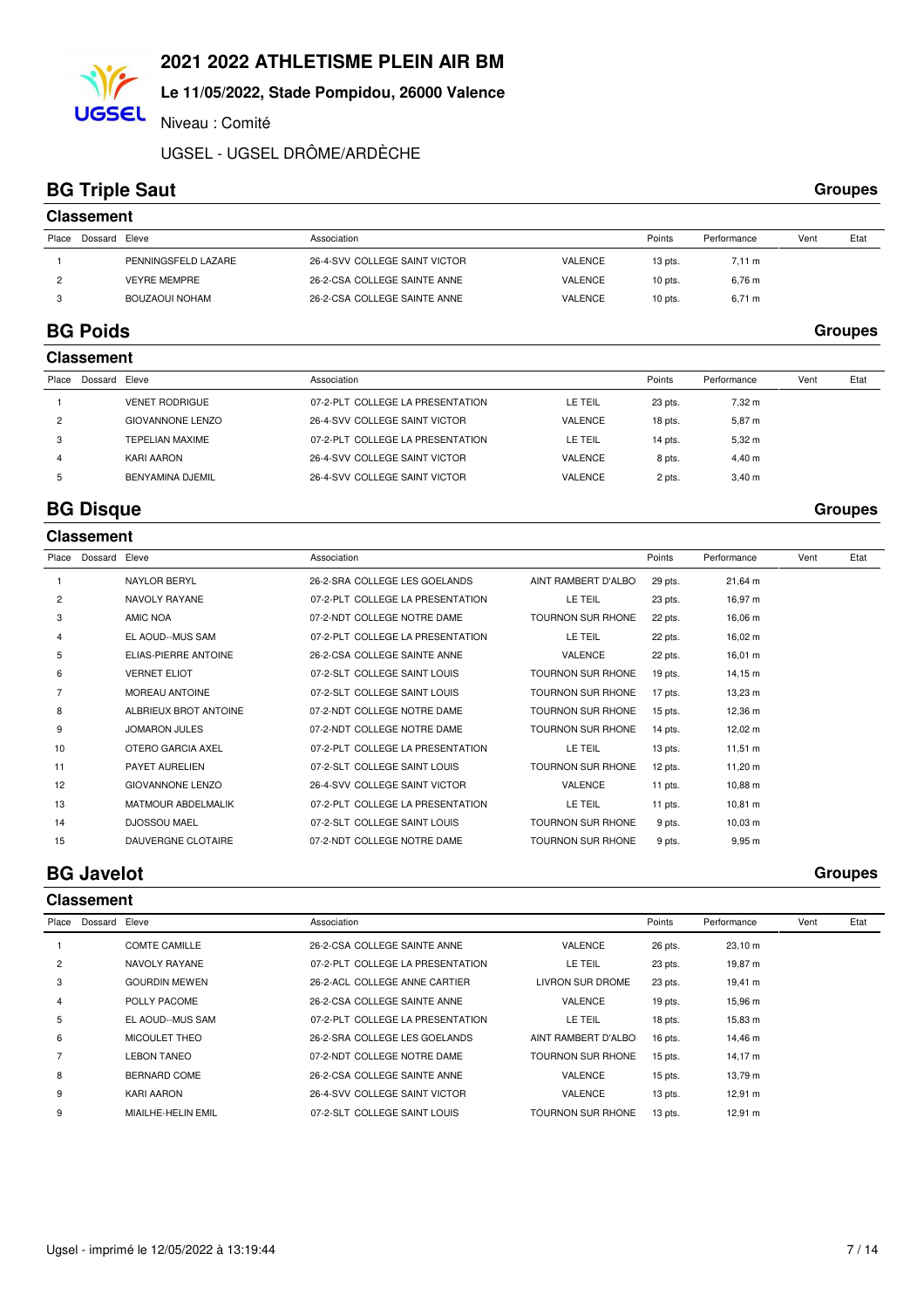## **Le 11/05/2022, Stade Pompidou, 26000 Valence**

Niveau : Comité

UGSEL - UGSEL DRÔME/ARDÈCHE

## **BG Javelot** Groupes

**UGSEL** 

|       | <b>Classement</b> |                           |                                  |                          |           |                     |      |      |  |  |
|-------|-------------------|---------------------------|----------------------------------|--------------------------|-----------|---------------------|------|------|--|--|
| Place | Dossard           | Eleve                     | Association                      |                          | Points    | Performance         | Vent | Etat |  |  |
| 11    |                   | <b>AMMARI BILEL</b>       | 07-2-PLT COLLEGE LA PRESENTATION | LE TEIL                  | $12$ pts. | 12,27 m             |      |      |  |  |
| 12    |                   | <b>JOMARON NOAH</b>       | 07-2-NDT COLLEGE NOTRE DAME      | <b>TOURNON SUR RHONE</b> | 12 pts.   | 12,20 m             |      |      |  |  |
| 13    |                   | <b>OKWUDILI MINUIT</b>    | 07-2-NDT COLLEGE NOTRE DAME      | <b>TOURNON SUR RHONE</b> | 12 pts.   | 12,03 m             |      |      |  |  |
| 13    |                   | <b>CORNETTE NOA</b>       | 07-2-SLT COLLEGE SAINT LOUIS     | <b>TOURNON SUR RHONE</b> | $12$ pts. | $12,03 \; \text{m}$ |      |      |  |  |
| 15    |                   | <b>NOYER MATHIS</b>       | 07-2-NDT COLLEGE NOTRE DAME      | <b>TOURNON SUR RHONE</b> | 11 pts.   | $12,00 \; m$        |      |      |  |  |
| 16    |                   | <b>COMBIER RAFAEL</b>     | 26-2-CSA COLLEGE SAINTE ANNE     | <b>VALENCE</b>           | $11$ pts. | 11,90 m             |      |      |  |  |
| 17    |                   | <b>LAFUITTE QUENTIN</b>   | 07-2-NDT COLLEGE NOTRE DAME      | <b>TOURNON SUR RHONE</b> | 11 pts.   | 11,89 m             |      |      |  |  |
| 18    |                   | <b>GOMAR AXEL</b>         | 07-2-NDT COLLEGE NOTRE DAME      | <b>TOURNON SUR RHONE</b> | 8 pts.    | $10,21 \; m$        |      |      |  |  |
| 19    |                   | <b>BEURDELEY ALEXIS</b>   | 26-4-SVV COLLEGE SAINT VICTOR    | <b>VALENCE</b>           | 8 pts.    | 10.07 m             |      |      |  |  |
| 20    |                   | <b>MATMOUR ABDELMALIK</b> | 07-2-PLT COLLEGE LA PRESENTATION | LE TEIL                  | 7 pts.    | $9,28 \; m$         |      |      |  |  |
| 21    |                   | <b>FRANCOIS GABRIEL</b>   | 07-2-SLT COLLEGE SAINT LOUIS     | <b>TOURNON SUR RHONE</b> | 6 pts.    | $9,20 \; m$         |      |      |  |  |
| 22    |                   | DE ARAUJO BARANDAS MATHIS | 26-2-CSA COLLEGE SAINTE ANNE     | VALENCE                  | 6 pts.    | $9,04 \, m$         |      |      |  |  |
| 23    |                   | <b>BEYRIE GABRIEL</b>     | 26-2-CSA COLLEGE SAINTE ANNE     | <b>VALENCE</b>           | 5 pts.    | 8,46 m              |      |      |  |  |
| 23    |                   | <b>BOUZAOUI NOHAM</b>     | 26-2-CSA COLLEGE SAINTE ANNE     | <b>VALENCE</b>           | 5 pts.    | 8,46 m              |      |      |  |  |
| 25    |                   | <b>BENYAMINA DJEMIL</b>   | 26-4-SVV COLLEGE SAINT VICTOR    | <b>VALENCE</b>           | 5 pts.    | $8,24 \, m$         |      |      |  |  |
| 25    |                   | TILEHGHOUATINE BILLAL     | 26-2-CSA COLLEGE SAINTE ANNE     | VALENCE                  | 5 pts.    | 8,24 m              |      |      |  |  |
| 27    |                   | <b>BARNEZET EVAN</b>      | 07-2-SLT COLLEGE SAINT LOUIS     | <b>TOURNON SUR RHONE</b> | 1 pts.    | 6,47 m              |      |      |  |  |
| 28    |                   | <b>ALLAM GRESSY</b>       | 26-2-CSA COLLEGE SAINTE ANNE     | <b>VALENCE</b>           | 1 pts.    | $3,52 \; m$         |      |      |  |  |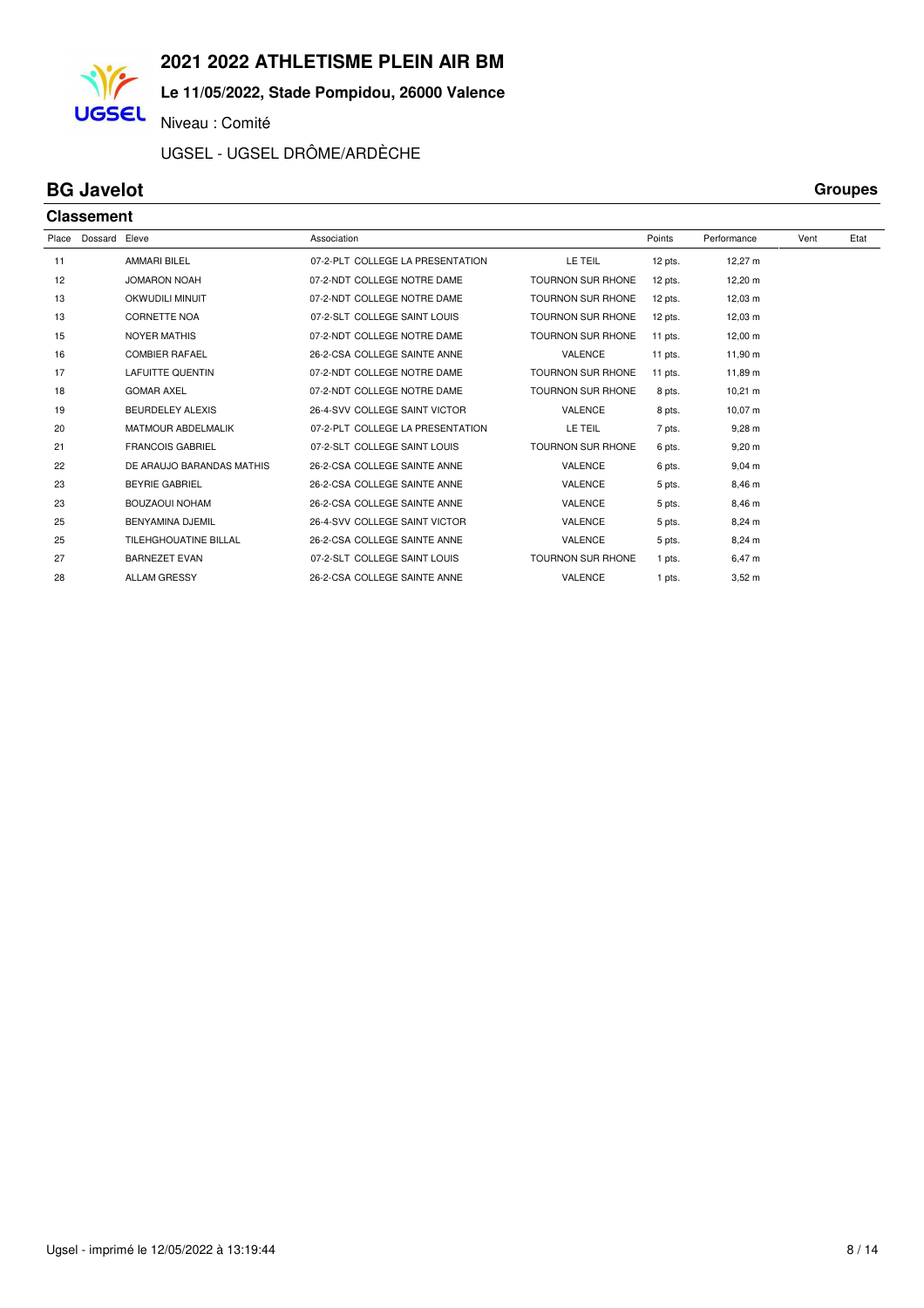**Le 11/05/2022, Stade Pompidou, 26000 Valence**

Niveau : Comité

UGSEL - UGSEL DRÔME/ARDÈCHE

**UGSEL** 

#### **MF 80m Séries + Demi-F + Finale**

| <b>Séries</b> |               |                             |                               |                          |           |             |      |      |
|---------------|---------------|-----------------------------|-------------------------------|--------------------------|-----------|-------------|------|------|
| Place         | Dossard Eleve |                             | Association                   |                          | Points    | Performance | Vent | Etat |
|               |               | CAYRAFOURCQ JEANNE          | 26-2-CSA COLLEGE SAINTE ANNE  | <b>VALENCE</b>           | 21 pts.   | 11" 37      |      |      |
| 2             |               | <b>COURANT CELIA</b>        | 26-2-CSA COLLEGE SAINTE ANNE  | <b>VALENCE</b>           | 18 pts.   | 11"72       |      |      |
| 3             |               | <b>FRIGIERE MANON</b>       | 26-2-SRA COLLEGE LES GOELANDS | AINT RAMBERT D'ALBO      | 18 pts.   | 11"75       |      |      |
| 4             |               | <b>CELERIEN YLEA</b>        | 26-2-CSA COLLEGE SAINTE ANNE  | <b>VALENCE</b>           | 16 pts.   | 12" 07      |      |      |
| 5             |               | <b>FRIGIERE MELINE</b>      | 26-2-SRA COLLEGE LES GOELANDS | AINT RAMBERT D'ALBO      | 16 pts.   | 12" 13      |      |      |
| 6             |               | BERREHOUC-DECLIPPELEIR ISIS | 26-2-SRA COLLEGE LES GOELANDS | AINT RAMBERT D'ALBO      | $14$ pts. | 12" 53      |      |      |
| 6             |               | <b>ROUQUET LOUNA</b>        | 26-4-SVV COLLEGE SAINT VICTOR | <b>VALENCE</b>           | 14 pts.   | 12" 53      |      |      |
| 8             |               | <b>CHAVE EMMA</b>           | 07-2-NDT COLLEGE NOTRE DAME   | <b>TOURNON SUR RHONE</b> | 11 pts.   | 13" 04      |      |      |
| 9             |               | MAISONNEUVE VALENTINE       | 07-2-NDT COLLEGE NOTRE DAME   | <b>TOURNON SUR RHONE</b> | 9 pts.    | 13" 25      |      |      |
| 10            |               | <b>MAUNY SOLENN</b>         | 26-2-SRA COLLEGE LES GOELANDS | AINT RAMBERT D'ALBO      | 9 pts.    | 13" 37      |      |      |
| 11            |               | <b>AGUNAOU TILILA</b>       | 26-2-CSA COLLEGE SAINTE ANNE  | <b>VALENCE</b>           | 9 pts.    | 13" 39      |      |      |
| 12            |               | POINTET-MEHLHORN ALAIS-MINA | 26-4-SVV COLLEGE SAINT VICTOR | <b>VALENCE</b>           | 8 pts.    | 13" 54      |      |      |
| 13            |               | <b>ESPOSITO KARLA</b>       | 26-4-SVV COLLEGE SAINT VICTOR | <b>VALENCE</b>           | 6 pts.    | 13"88       |      |      |
| 14            |               | <b>TORRES ANNA</b>          | 26-4-SVV COLLEGE SAINT VICTOR | <b>VALENCE</b>           | 6 pts.    | 13" 93      |      |      |
| 15            |               | <b>BELDJILALI AMINA</b>     | 26-4-SVV COLLEGE SAINT VICTOR | <b>VALENCE</b>           | 2 pts.    | 14" 53      |      |      |

## **MF 120m Séries + Demi-F + Finale**

|                |         |                             |                               | <b>Séries</b>            |           |             |      |      |  |  |  |  |  |  |  |
|----------------|---------|-----------------------------|-------------------------------|--------------------------|-----------|-------------|------|------|--|--|--|--|--|--|--|
| Place          | Dossard | Eleve                       | Association                   |                          | Points    | Performance | Vent | Etat |  |  |  |  |  |  |  |
|                |         | <b>GOUDARD LILY-ROSE</b>    | 07-2-SLT COLLEGE SAINT LOUIS  | <b>TOURNON SUR RHONE</b> | 23 pts.   | 16" 50      |      |      |  |  |  |  |  |  |  |
| $\overline{2}$ |         | <b>COURRIOUX TIFANY</b>     | 26-2-SRA COLLEGE LES GOELANDS | AINT RAMBERT D'ALBO      | $15$ pts. | 17" 80      |      |      |  |  |  |  |  |  |  |
| 3              |         | CAYRAFOURCQ JEANNE          | 26-2-CSA COLLEGE SAINTE ANNE  | VALENCE                  | $15$ pts. | 17"88       |      |      |  |  |  |  |  |  |  |
| 4              |         | <b>COURANT CELIA</b>        | 26-2-CSA COLLEGE SAINTE ANNE  | <b>VALENCE</b>           | $13$ pts. | 18" 34      |      |      |  |  |  |  |  |  |  |
| 5              |         | ROUQUET LOUNA               | 26-4-SVV COLLEGE SAINT VICTOR | <b>VALENCE</b>           | 9 pts.    | 19" 16      |      |      |  |  |  |  |  |  |  |
| 6              |         | <b>CELERIEN YLEA</b>        | 26-2-CSA COLLEGE SAINTE ANNE  | <b>VALENCE</b>           | 6 pts.    | 19"73       |      |      |  |  |  |  |  |  |  |
|                |         | POINTET-MEHLHORN ALAIS-MINA | 26-4-SVV COLLEGE SAINT VICTOR | <b>VALENCE</b>           | 4 pts.    | 20" 23      |      |      |  |  |  |  |  |  |  |
| 8              |         | AGUNAOU TILILA              | 26-2-CSA COLLEGE SAINTE ANNE  | <b>VALENCE</b>           | 4 pts.    | 20" 25      |      |      |  |  |  |  |  |  |  |
| 9              |         | <b>TORRES ANNA</b>          | 26-4-SVV COLLEGE SAINT VICTOR | VALENCE                  | 3 pts.    | 20" 53      |      |      |  |  |  |  |  |  |  |
| 10             |         | <b>BALOGNA JULIETTE</b>     | 26-4-SVV COLLEGE SAINT VICTOR | <b>VALENCE</b>           | 1 pts.    | 20"90       |      |      |  |  |  |  |  |  |  |
| 11             |         | <b>ESPOSITO KARLA</b>       | 26-4-SVV COLLEGE SAINT VICTOR | <b>VALENCE</b>           | 1 pts.    | 22" 00      |      |      |  |  |  |  |  |  |  |
| 12             |         | <b>BELDJILALI AMINA</b>     | 26-4-SVV COLLEGE SAINT VICTOR | <b>VALENCE</b>           | 1 pts.    | 22" 19      |      |      |  |  |  |  |  |  |  |

## **MF 200m Haies Séries + Finale**

| <b>Séries</b> |               |                          |                               |                      |         |             |      |            |  |  |
|---------------|---------------|--------------------------|-------------------------------|----------------------|---------|-------------|------|------------|--|--|
| Place         | Dossard Eleve |                          | Association                   |                      | Points  | Performance | Vent | Etat       |  |  |
|               |               | <b>GOUDARD LILY-ROSE</b> | 07-2-SLT COLLEGE SAINT LOUIS  | TOURNON SUR RHONE    | 20 pts. | 36" 04      |      |            |  |  |
|               |               | <b>COURRIOUX TIFANY</b>  | 26-2-SRA COLLEGE LES GOELANDS | AINT RAMBERT D'ALBO  | 18 pts. | 38" 25      |      |            |  |  |
|               |               | <b>FOREST LILY</b>       | 26-2-SRA COLLEGE LES GOELANDS | AINT RAMBERT D'ALBOI | pts.    |             |      | <b>ABD</b> |  |  |

#### **MF 1000m Séries**

|       | <b>Séries</b> |                       |                               |                   |           |             |      |      |  |  |  |  |
|-------|---------------|-----------------------|-------------------------------|-------------------|-----------|-------------|------|------|--|--|--|--|
| Place | Dossard Eleve |                       | Association                   |                   | Points    | Performance | Vent | Etat |  |  |  |  |
|       |               | POLLET EMILIE         | 26-4-SVV COLLEGE SAINT VICTOR | VALENCE           | 18 pts.   | 3'55"20     |      |      |  |  |  |  |
|       |               | MAISONNEUVE VALENTINE | 07-2-NDT COLLEGE NOTRE DAME   | TOURNON SUR RHONE | $16$ pts. | 4' 05" 20   |      |      |  |  |  |  |
|       |               | <b>NAVEZ LOUISE</b>   | 26-4-SVV COLLEGE SAINT VICTOR | <b>VALENCE</b>    | 12 pts.   | 4' 23" 20   |      |      |  |  |  |  |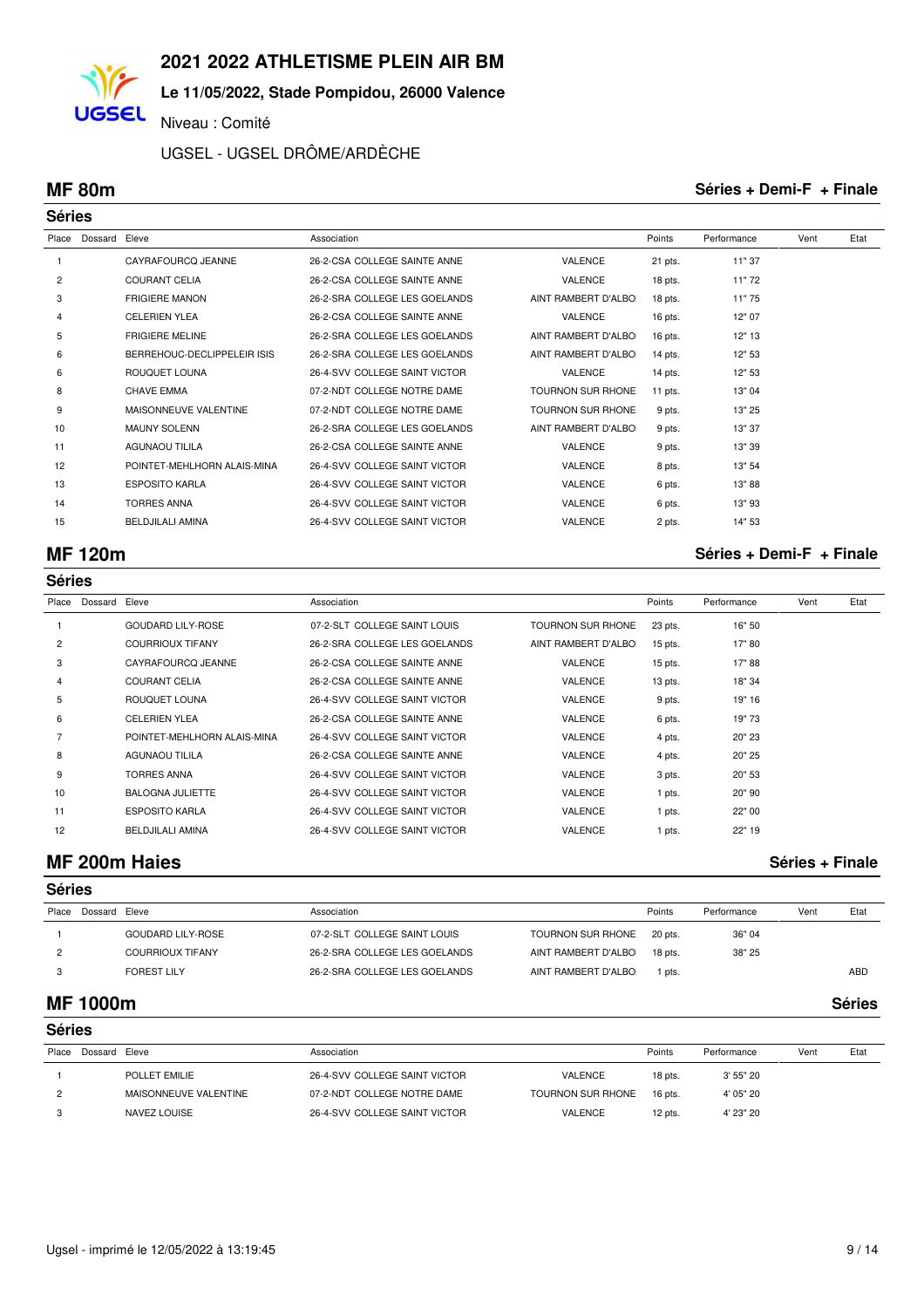## **Le 11/05/2022, Stade Pompidou, 26000 Valence**

Niveau : Comité

UGSEL - UGSEL DRÔME/ARDÈCHE

### **MF 1000m Séries**

**UGSEL** 

| <b>Séries</b>  |                   |                             |                               |                      |         |             |      |                |
|----------------|-------------------|-----------------------------|-------------------------------|----------------------|---------|-------------|------|----------------|
| Place          | Dossard Eleve     |                             | Association                   |                      | Points  | Performance | Vent | Etat           |
|                | <b>MF 2000m</b>   |                             |                               |                      |         |             |      | <b>Séries</b>  |
| <b>Séries</b>  |                   |                             |                               |                      |         |             |      |                |
| Place          | Dossard           | Eleve                       | Association                   |                      | Points  | Performance | Vent | Etat           |
|                |                   | <b>DEGOT SARAH</b>          | 07-2-SLT COLLEGE SAINT LOUIS  | TOURNON SUR RHONE    | 33 pts. | 8' 20" 20   |      |                |
| $\overline{c}$ |                   | <b>COURRIOUX TIFANY</b>     | 26-2-SRA COLLEGE LES GOELANDS | AINT RAMBERT D'ALBO  | 26 pts. | 9' 09" 20   |      |                |
|                | <b>MF Hauteur</b> |                             |                               |                      |         |             |      | <b>Groupes</b> |
|                | <b>Classement</b> |                             |                               |                      |         |             |      |                |
| Place          | Dossard           | Eleve                       | Association                   |                      | Points  | Performance | Vent | Etat           |
|                |                   | BERREHOUC-DECLIPPELEIR ISIS | 26-2-SRA COLLEGE LES GOELANDS | AINT RAMBERT D'ALBOI | 19 pts. | $1,25 \; m$ |      |                |
| 2              |                   | <b>VINCENT EMMA</b>         | 26-2-SRA COLLEGE LES GOELANDS | AINT RAMBERT D'ALBO  | 12 pts. | 1,10 m      |      |                |

### **MF Longueur Groupes**

| Place          | Dossard | Eleve                       | Association                   |                          | Points    | Performance        | Vent | Etat |
|----------------|---------|-----------------------------|-------------------------------|--------------------------|-----------|--------------------|------|------|
|                |         | <b>GOUDARD LILY-ROSE</b>    | 07-2-SLT COLLEGE SAINT LOUIS  | <b>TOURNON SUR RHONE</b> | 28 pts.   | 4,40 m             |      |      |
| $\overline{2}$ |         | <b>FOREST LILY</b>          | 26-2-SRA COLLEGE LES GOELANDS | AINT RAMBERT D'ALBO      | $19$ pts. | $3,76 \; m$        |      |      |
| 3              |         | BALOGNA JULIETTE            | 26-4-SVV COLLEGE SAINT VICTOR | <b>VALENCE</b>           | 19 pts.   | $3,72 \, \text{m}$ |      |      |
| 4              |         | CAYRAFOURCQ JEANNE          | 26-2-CSA COLLEGE SAINTE ANNE  | <b>VALENCE</b>           | 18 pts.   | $3,64 \, \text{m}$ |      |      |
| 5              |         | BERREHOUC-DECLIPPELEIR ISIS | 26-2-SRA COLLEGE LES GOELANDS | AINT RAMBERT D'ALBO      | 18 pts.   | $3,63 \text{ m}$   |      |      |
| 6              |         | <b>CELERIEN YLEA</b>        | 26-2-CSA COLLEGE SAINTE ANNE  | <b>VALENCE</b>           | 17 pts.   | $3,57 \; m$        |      |      |
| 7              |         | <b>COURRIOUX TIFANY</b>     | 26-2-SRA COLLEGE LES GOELANDS | AINT RAMBERT D'ALBO      | $15$ pts. | $3,45 \; m$        |      |      |
| 8              |         | <b>DEGOT SARAH</b>          | 07-2-SLT COLLEGE SAINT LOUIS  | <b>TOURNON SUR RHONE</b> | 14 pts.   | $3,29 \; \text{m}$ |      |      |
| 9              |         | ROUQUET LOUNA               | 26-4-SVV COLLEGE SAINT VICTOR | <b>VALENCE</b>           | 12 pts.   | $3,18 \; m$        |      |      |
| 10             |         | DA SILVA JULIE              | 26-2-SRA COLLEGE LES GOELANDS | AINT RAMBERT D'ALBO      | $11$ pts. | $3,09 \; m$        |      |      |
| 10             |         | <b>CHAVE EMMA</b>           | 07-2-NDT COLLEGE NOTRE DAME   | <b>TOURNON SUR RHONE</b> | 11 pts.   | $3,09 \; m$        |      |      |
| 12             |         | NAVEZ LOUISE                | 26-4-SVV COLLEGE SAINT VICTOR | VALENCE                  | 9 pts.    | $2,90 \; \text{m}$ |      |      |
| 13             |         | <b>TORRES ANNA</b>          | 26-4-SVV COLLEGE SAINT VICTOR | <b>VALENCE</b>           | 9 pts.    | $2,89 \; \text{m}$ |      |      |
| 14             |         | POINTET-MEHLHORN ALAIS-MINA | 26-4-SVV COLLEGE SAINT VICTOR | VALENCE                  | 8 pts.    | $2,85 \; m$        |      |      |
| 15             |         | MAISONNEUVE VALENTINE       | 07-2-NDT COLLEGE NOTRE DAME   | <b>TOURNON SUR RHONE</b> | 4 pts.    | $2,50 \; \text{m}$ |      |      |

### **MF Triple Saut Groupes**

**Classement**

| <u>ai daba</u> |
|----------------|
|                |
|                |

| Place | Dossard Eleve |                        | Association                   |                     | Points    | Performance | Vent | Etat |
|-------|---------------|------------------------|-------------------------------|---------------------|-----------|-------------|------|------|
|       |               | <b>VINCENT EMMA</b>    | 26-2-SRA COLLEGE LES GOELANDS | AINT RAMBERT D'ALBO | $15$ pts. | $8,01 \; m$ |      |      |
|       |               | <b>FRIGIERE MANON</b>  | 26-2-SRA COLLEGE LES GOELANDS | AINT RAMBERT D'ALBO | $10$ pts. | 7,34 m      |      |      |
|       |               | <b>FRIGIERE MELINE</b> | 26-2-SRA COLLEGE LES GOELANDS | AINT RAMBERT D'ALBO | 8 pts.    | 7,03 m      |      |      |
|       |               |                        |                               |                     |           |             |      |      |

### **MF Poids Groupes**

| <b>Classement</b> |                     |                |                               |                     |         |             |      |      |  |  |
|-------------------|---------------------|----------------|-------------------------------|---------------------|---------|-------------|------|------|--|--|
|                   | Place Dossard Eleve |                | Association                   |                     | Points  | Performance | Vent | Etat |  |  |
|                   |                     | DA SILVA JULIE | 26-2-SRA COLLEGE LES GOELANDS | AINT RAMBERT D'ALBO | 22 pts. | 7,23 m      |      |      |  |  |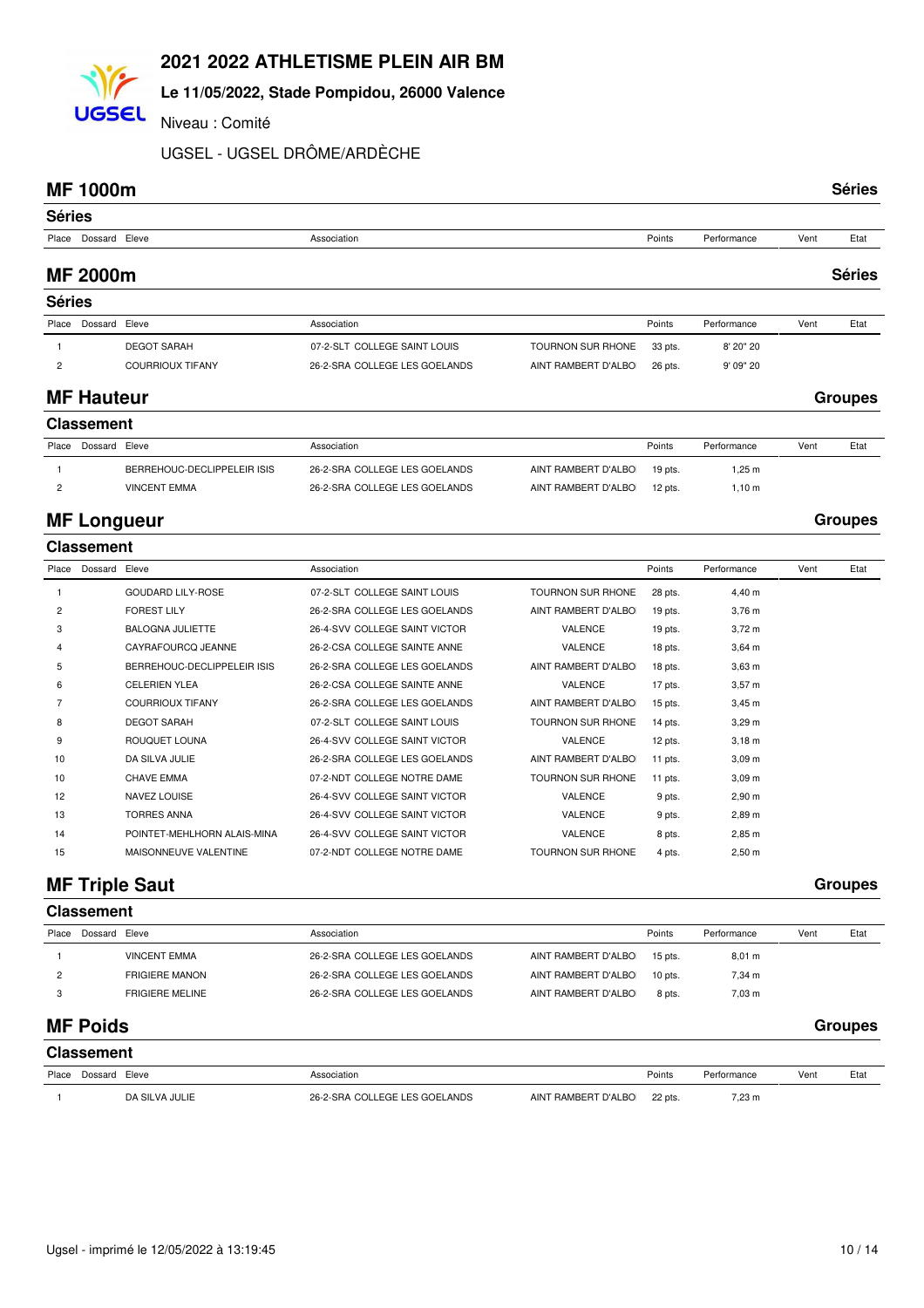### **Le 11/05/2022, Stade Pompidou, 26000 Valence**

Niveau : Comité

### UGSEL - UGSEL DRÔME/ARDÈCHE

## **MF Poids Groupes**

**UGSEL** 

|                | <b>Classement</b> |                             |                               |                          |           |                    |      |      |
|----------------|-------------------|-----------------------------|-------------------------------|--------------------------|-----------|--------------------|------|------|
| Place          | Dossard           | Eleve                       | Association                   |                          | Points    | Performance        | Vent | Etat |
| $\overline{c}$ |                   | <b>FRIGIERE MANON</b>       | 26-2-SRA COLLEGE LES GOELANDS | AINT RAMBERT D'ALBO      | 21 pts.   | 6,92 m             |      |      |
| 3              |                   | <b>FOREST LILY</b>          | 26-2-SRA COLLEGE LES GOELANDS | AINT RAMBERT D'ALBO      | 20 pts.   | $6,87 \; m$        |      |      |
| 4              |                   | ROUQUET LOUNA               | 26-4-SVV COLLEGE SAINT VICTOR | <b>VALENCE</b>           | 20 pts.   | $6,72 \; m$        |      |      |
| 5              |                   | <b>FRIGIERE MELINE</b>      | 26-2-SRA COLLEGE LES GOELANDS | AINT RAMBERT D'ALBO      | $19$ pts. | $6,65 \; m$        |      |      |
| 6              |                   | <b>AGUNAOU TILILA</b>       | 26-2-CSA COLLEGE SAINTE ANNE  | <b>VALENCE</b>           | $19$ pts. | $6,58 \; m$        |      |      |
|                |                   | <b>VINCENT EMMA</b>         | 26-2-SRA COLLEGE LES GOELANDS | AINT RAMBERT D'ALBO      | 18 pts.   | $6,48 \; m$        |      |      |
| 8              |                   | CAYRAFOURCQ JEANNE          | 26-2-CSA COLLEGE SAINTE ANNE  | <b>VALENCE</b>           | 14 pts.   | $5,84 \, m$        |      |      |
| 9              |                   | <b>DEGOT SARAH</b>          | 07-2-SLT COLLEGE SAINT LOUIS  | <b>TOURNON SUR RHONE</b> | $13$ pts. | $5,61 \; m$        |      |      |
| 10             |                   | <b>COURANT CELIA</b>        | 26-2-CSA COLLEGE SAINTE ANNE  | <b>VALENCE</b>           | 12 pts.   | 5,55 m             |      |      |
| 11             |                   | <b>MAUNY SOLENN</b>         | 26-2-SRA COLLEGE LES GOELANDS | AINT RAMBERT D'ALBO      | 12 pts.   | $5,51 \; m$        |      |      |
| 12             |                   | <b>TORRES ANNA</b>          | 26-4-SVV COLLEGE SAINT VICTOR | <b>VALENCE</b>           | 9 pts.    | 4,98 m             |      |      |
| 13             |                   | MAISONNEUVE VALENTINE       | 07-2-NDT COLLEGE NOTRE DAME   | <b>TOURNON SUR RHONE</b> | 4 pts.    | 4,32 m             |      |      |
| 14             |                   | POINTET-MEHLHORN ALAIS-MINA | 26-4-SVV COLLEGE SAINT VICTOR | <b>VALENCE</b>           | 4 pts.    | $4,30 \; \text{m}$ |      |      |

## **MF Disque Groupes**

#### **Classement**

| Place          | Dossard | Eleve                    | Association                   |                          | Points    | Performance | Vent | Etat |
|----------------|---------|--------------------------|-------------------------------|--------------------------|-----------|-------------|------|------|
|                |         | <b>GOUDARD LILY-ROSE</b> | 07-2-SLT COLLEGE SAINT LOUIS  | <b>TOURNON SUR RHONE</b> | 23 pts.   | 20.17 m     |      |      |
| $\overline{2}$ |         | <b>COURRIOUX TIFANY</b>  | 26-2-SRA COLLEGE LES GOELANDS | AINT RAMBERT D'ALBO      | 22 pts.   | 18.86 m     |      |      |
| 3              |         | CHAVE EMMA               | 07-2-NDT COLLEGE NOTRE DAME   | <b>TOURNON SUR RHONE</b> | 20 pts.   | 17.23 m     |      |      |
| 4              |         | <b>VINCENT EMMA</b>      | 26-2-SRA COLLEGE LES GOELANDS | AINT RAMBERT D'ALBO      | $18$ pts. | 16.25 m     |      |      |
| 5              |         | <b>FRIGIERE MANON</b>    | 26-2-SRA COLLEGE LES GOELANDS | AINT RAMBERT D'ALBO      | 17 pts.   | 15,67 m     |      |      |
| 6              |         | DA SILVA JULIE           | 26-2-SRA COLLEGE LES GOELANDS | AINT RAMBERT D'ALBO      | $13$ pts. | 13.81 m     |      |      |
|                |         | <b>FRIGIERE MELINE</b>   | 26-2-SRA COLLEGE LES GOELANDS | AINT RAMBERT D'ALBO      | 12 pts.   | 13,33 m     |      |      |
| 8              |         | <b>MAUNY SOLENN</b>      | 26-2-SRA COLLEGE LES GOELANDS | AINT RAMBERT D'ALBO      | $10$ pts. | 12,30 m     |      |      |
| 9              |         | <b>TORRES ANNA</b>       | 26-4-SVV COLLEGE SAINT VICTOR | <b>VALENCE</b>           | 7 pts.    | 10.94 m     |      |      |
|                |         |                          |                               |                          |           |             |      |      |

### **MF Javelot Groupes**

|                | <b>Classement</b> |                             |                               |                     |           |                     |      |      |  |  |  |
|----------------|-------------------|-----------------------------|-------------------------------|---------------------|-----------|---------------------|------|------|--|--|--|
| Place          | Dossard Eleve     |                             | Association                   |                     | Points    | Performance         | Vent | Etat |  |  |  |
|                |                   | BERREHOUC-DECLIPPELEIR ISIS | 26-2-SRA COLLEGE LES GOELANDS | AINT RAMBERT D'ALBO | 17 pts.   | 14,17 m             |      |      |  |  |  |
| $\overline{2}$ |                   | <b>CELERIEN YLEA</b>        | 26-2-CSA COLLEGE SAINTE ANNE  | <b>VALENCE</b>      | $15$ pts. | 13,23 m             |      |      |  |  |  |
| 3              |                   | <b>COURANT CELIA</b>        | 26-2-CSA COLLEGE SAINTE ANNE  | <b>VALENCE</b>      | $13$ pts. | $12,13 \; m$        |      |      |  |  |  |
| 4              |                   | CAYRAFOURCO JEANNE          | 26-2-CSA COLLEGE SAINTE ANNE  | <b>VALENCE</b>      | $10$ pts. | $10,47 \; \text{m}$ |      |      |  |  |  |
| 5              |                   | ROUQUET LOUNA               | 26-4-SVV COLLEGE SAINT VICTOR | <b>VALENCE</b>      | 8 pts.    | $9,60 \; m$         |      |      |  |  |  |
| 6              |                   | POINTET-MEHLHORN ALAIS-MINA | 26-4-SVV COLLEGE SAINT VICTOR | <b>VALENCE</b>      | 7 pts.    | $9,30 \text{ m}$    |      |      |  |  |  |
|                |                   | POLLET EMILIE               | 26-4-SVV COLLEGE SAINT VICTOR | <b>VALENCE</b>      | 5 pts.    | 8,30 m              |      |      |  |  |  |
| 8              |                   | <b>AGUNAOU TILILA</b>       | 26-2-CSA COLLEGE SAINTE ANNE  | <b>VALENCE</b>      | 4 pts.    | 7,73 m              |      |      |  |  |  |
| 9              |                   | <b>BALOGNA JULIETTE</b>     | 26-4-SVV COLLEGE SAINT VICTOR | <b>VALENCE</b>      | 4 pts.    | 7,71 m              |      |      |  |  |  |

## **MG 80m Séries + Demi-F + Finale**

|       | <b>Séries</b> |                       |                               |                   |         |             |      |      |  |  |  |
|-------|---------------|-----------------------|-------------------------------|-------------------|---------|-------------|------|------|--|--|--|
| Place | Dossard Eleve |                       | Association                   |                   | Points  | Performance | Vent | Etat |  |  |  |
|       |               | MERLIAUD YONI         | 26-4-SVV COLLEGE SAINT VICTOR | VALENCE           | 26 pts. | 9" 99       |      |      |  |  |  |
|       |               | <b>GEOFFROY ERWAN</b> | 07-2-SLT COLLEGE SAINT LOUIS  | TOURNON SUR RHONE | 24 pts. | 10" 17      |      |      |  |  |  |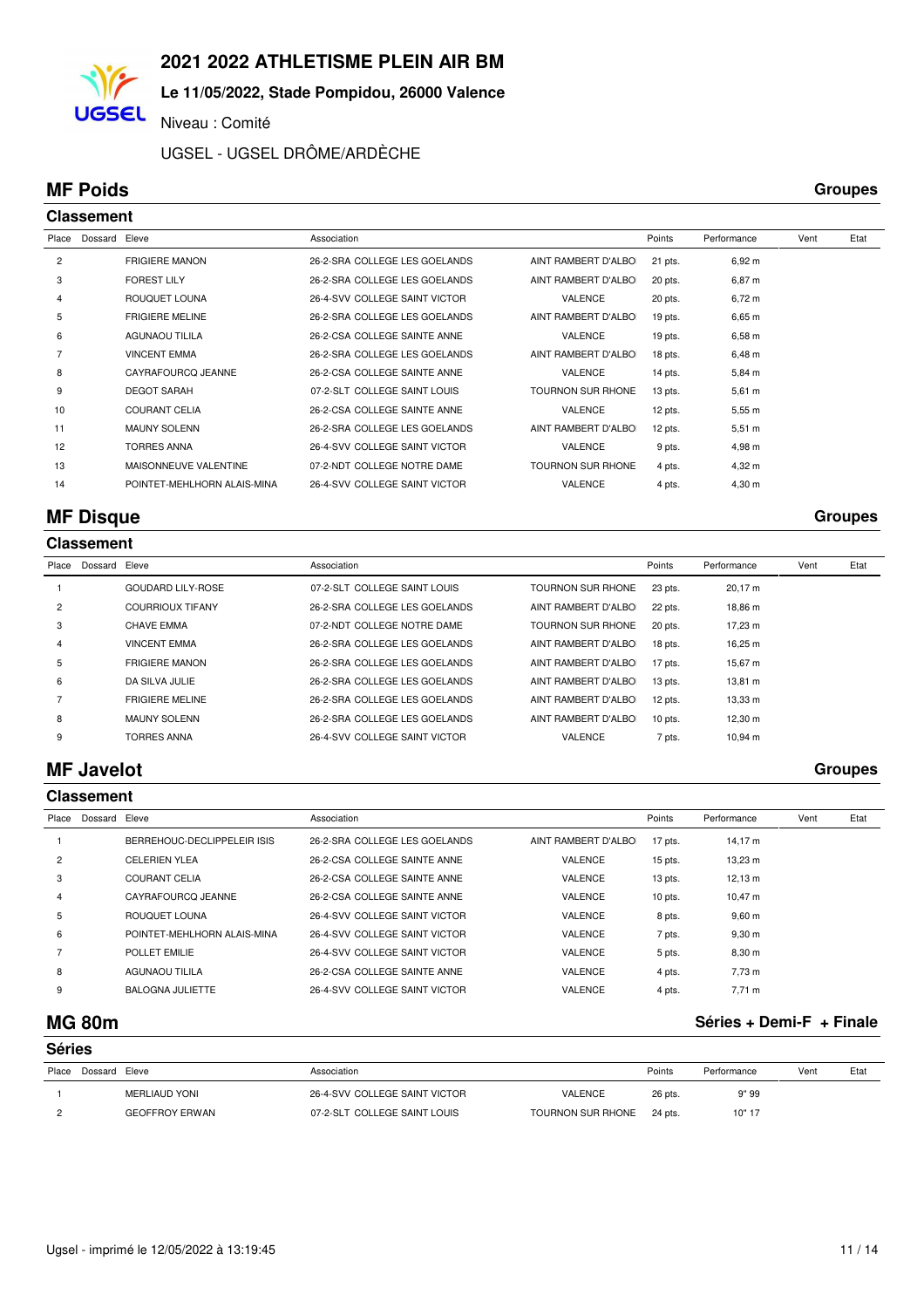#### **Le 11/05/2022, Stade Pompidou, 26000 Valence**

Niveau : Comité

UGSEL - UGSEL DRÔME/ARDÈCHE

**UGSEL** 

#### **MG 80m Séries + Demi-F + Finale**

|       | <b>Séries</b> |                        |                               |                          |           |             |      |      |  |  |
|-------|---------------|------------------------|-------------------------------|--------------------------|-----------|-------------|------|------|--|--|
| Place | Dossard Eleve |                        | Association                   |                          | Points    | Performance | Vent | Etat |  |  |
| 3     |               | SAILLER VINCENT        | 07-2-SLT COLLEGE SAINT LOUIS  | <b>TOURNON SUR RHONE</b> | $19$ pts. | 10" 59      |      |      |  |  |
| 4     |               | <b>LEMELLETIER UGO</b> | 26-2-SRA COLLEGE LES GOELANDS | AINT RAMBERT D'ALBO      | 18 pts.   | 10"75       |      |      |  |  |
| 5     |               | BERTRAND ILYAN         | 26-4-SVV COLLEGE SAINT VICTOR | VALENCE                  | 18 pts.   | 10"76       |      |      |  |  |
| 6     |               | <b>GACHE ENZO</b>      | 26-2-SRA COLLEGE LES GOELANDS | AINT RAMBERT D'ALBOI     | 17 pts.   | 11"05       |      |      |  |  |
|       |               | LIGNEREUX MATHIS       | 26-2-SRA COLLEGE LES GOELANDS | AINT RAMBERT D'ALBOI     | 16 pts.   | 11" 16      |      |      |  |  |
| 8     |               | DIETRICH TIMEO         | 07-2-NDT COLLEGE NOTRE DAME   | <b>TOURNON SUR RHONE</b> | $13$ pts. | 11"79       |      |      |  |  |
| 9     |               | <b>MACHON JULIAN</b>   | 26-2-SRA COLLEGE LES GOELANDS | AINT RAMBERT D'ALBO      | $10$ pts. | 12" 28      |      |      |  |  |

## **MG 120m Séries + Demi-F + Finale**

|       | <b>Séries</b> |                         |                               |                          |           |             |      |      |  |  |
|-------|---------------|-------------------------|-------------------------------|--------------------------|-----------|-------------|------|------|--|--|
| Place | Dossard Eleve |                         | Association                   |                          | Points    | Performance | Vent | Etat |  |  |
|       |               | PAQUEZ HECTOR           | 26-4-SVV COLLEGE SAINT VICTOR | VALENCE                  | $19$ pts. | 15" 02      |      |      |  |  |
| 2     |               | BERTRAND ILYAN          | 26-4-SVV COLLEGE SAINT VICTOR | <b>VALENCE</b>           | 16 pts.   | 15" 81      |      |      |  |  |
| 3     |               | AFONSO LUCAS            | 26-2-SRA COLLEGE LES GOELANDS | AINT RAMBERT D'ALBOI     | $16$ pts. | 15" 92      |      |      |  |  |
| 4     |               | EYDALENE NOLAN          | 26-2-SRA COLLEGE LES GOELANDS | AINT RAMBERT D'ALBOI     | 16 pts.   | 15" 93      |      |      |  |  |
| 5     |               | <b>BOUVAREL BENOIST</b> | 26-4-SVV COLLEGE SAINT VICTOR | <b>VALENCE</b>           | $15$ pts. | 16" 21      |      |      |  |  |
| 6     |               | <b>CHARINI LAURENZO</b> | 07-2-SLT COLLEGE SAINT LOUIS  | <b>TOURNON SUR RHONE</b> | 14 pts.   | 16" 25      |      |      |  |  |

## **MG 80m Haies Séries + Finale**

|       | <b>Séries</b> |               |                               |                     |           |             |      |      |  |  |
|-------|---------------|---------------|-------------------------------|---------------------|-----------|-------------|------|------|--|--|
| Place | Dossard Eleve |               | Association                   |                     | Points    | Performance | Vent | Etat |  |  |
|       |               | PAQUEZ HECTOR | 26-4-SVV COLLEGE SAINT VICTOR | VALENCE             | $19$ pts. | 12" 96      |      |      |  |  |
|       |               | AFONSO LUCAS  | 26-2-SRA COLLEGE LES GOELANDS | AINT RAMBERT D'ALBO | $12$ pts. | 15" 67      |      |      |  |  |
|       |               | PONTON YAEL   | 26-4-SVV COLLEGE SAINT VICTOR | VALENCE             | 11 pts.   | 16" 03      |      |      |  |  |

### **MG 200m Haies Séries + Finale**

| <b>Séries</b>       |                |                               |                     |           |             |      |      |  |  |
|---------------------|----------------|-------------------------------|---------------------|-----------|-------------|------|------|--|--|
| Place Dossard Eleve |                | Association                   |                     | Points    | Performance | Vent | Etat |  |  |
|                     | EYDALENE NOLAN | 26-2-SRA COLLEGE LES GOELANDS | AINT RAMBERT D'ALBO | $15$ pts. | 34"86       |      |      |  |  |

## **MG 1000m Séries**

| <b>Séries</b> |               |                  |                               |                          |           |             |      |      |
|---------------|---------------|------------------|-------------------------------|--------------------------|-----------|-------------|------|------|
| Place         | Dossard Eleve |                  | Association                   |                          | Points    | Performance | Vent | Etat |
|               |               | CHARINI LAURENZO | 07-2-SLT COLLEGE SAINT LOUIS  | <b>TOURNON SUR RHONE</b> | $18$ pts. | 3'26"20     |      |      |
| 2             |               | DIETRICH TIMEO   | 07-2-NDT COLLEGE NOTRE DAME   | TOURNON SUR RHONE        | 17 pts.   | 3' 29" 20   |      |      |
| 3             |               | BERTRAND ILYAN   | 26-4-SVV COLLEGE SAINT VICTOR | VALENCE                  | 17 pts.   | 3' 30" 20   |      |      |
| 4             |               | MANEVAL GABRIEL  | 07-2-NDT COLLEGE NOTRE DAME   | TOURNON SUR RHONE        | $17$ pts. | 3'31"20     |      |      |
| b             |               | LEMELLETIER UGO  | 26-2-SRA COLLEGE LES GOELANDS | AINT RAMBERT D'ALBOI     | 16 pts.   | 3' 32" 20   |      |      |
|               |               |                  |                               |                          |           |             |      |      |

### **MG 2000m Séries**

|       | <b>Séries</b> |                        |                               |                |           |             |      |      |  |  |
|-------|---------------|------------------------|-------------------------------|----------------|-----------|-------------|------|------|--|--|
| Place | Dossard Eleve |                        | Association                   |                | Points    | Performance | Vent | Etat |  |  |
|       |               | <b>CRESPIN TIMOTHE</b> | 26-4-SVV COLLEGE SAINT VICTOR | <b>VALENCE</b> | $18$ pts. | 7' 15" 20   |      |      |  |  |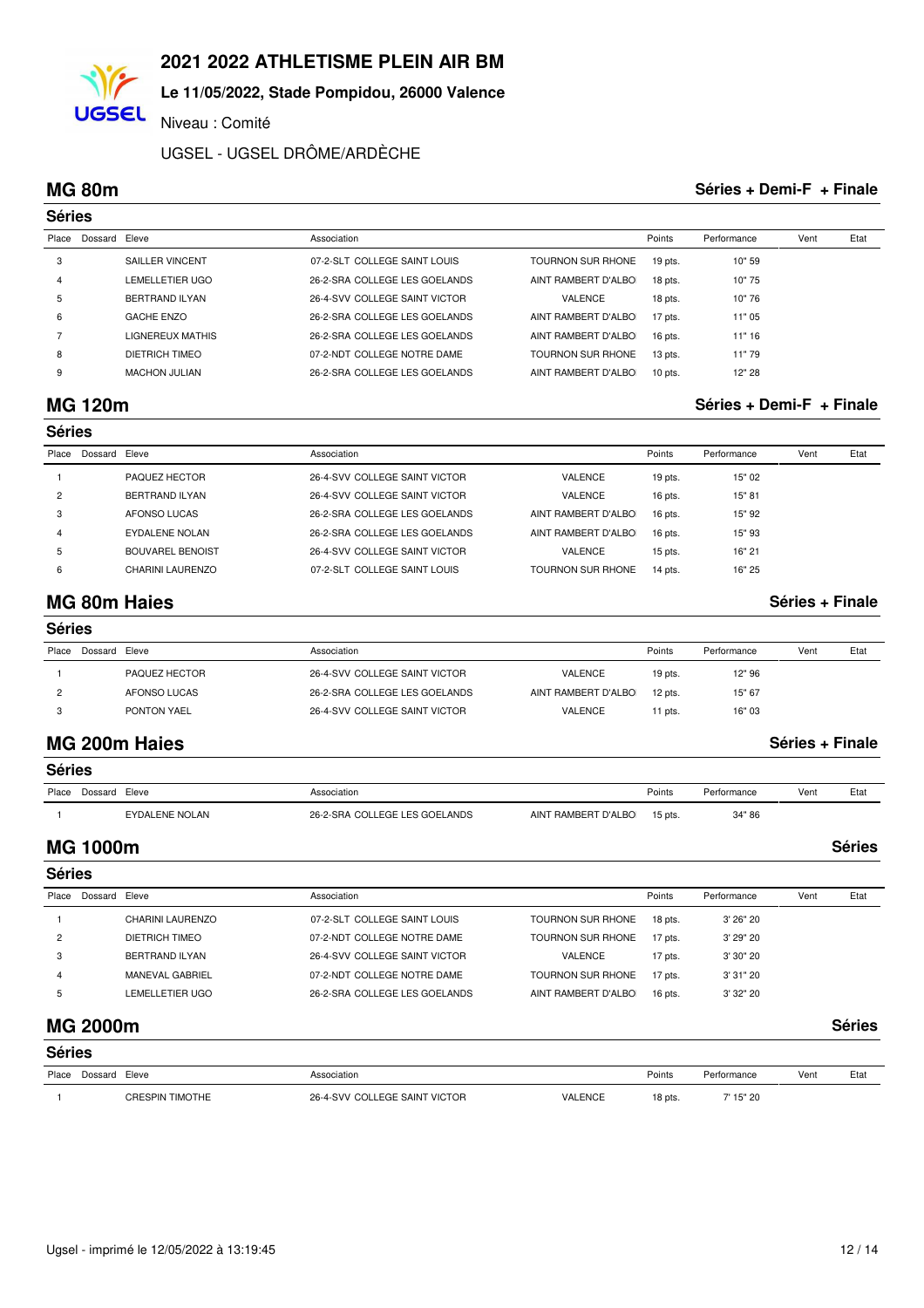## **Le 11/05/2022, Stade Pompidou, 26000 Valence**

Niveau : Comité

UGSEL - UGSEL DRÔME/ARDÈCHE

### **MG 2000m Séries**

**UGSEL** 

|                | <b>Séries</b> |                           |                               |                          |           |             |      |      |  |  |
|----------------|---------------|---------------------------|-------------------------------|--------------------------|-----------|-------------|------|------|--|--|
| Place          | Dossard Eleve |                           | Association                   |                          | Points    | Performance | Vent | Etat |  |  |
| $\overline{c}$ |               | PREVOST--BONNARDEL ROMAIN | 07-2-SLT COLLEGE SAINT LOUIS  | <b>TOURNON SUR RHONE</b> | 18 pts.   | 7' 16" 20   |      |      |  |  |
| 3              |               | <b>BOUVAREL BENOIST</b>   | 26-4-SVV COLLEGE SAINT VICTOR | <b>VALENCE</b>           | $13$ pts. | 7' 53" 20   |      |      |  |  |
| 4              |               | POMMARET PAUL             | 26-4-SVV COLLEGE SAINT VICTOR | <b>VALENCE</b>           | $13$ pts. | 7' 55" 20   |      |      |  |  |
| 5              |               | BOURJAS VALENTIN          | 26-2-ACL COLLEGE ANNE CARTIER | LIVRON SUR DROME         | $12$ pts. | 8' 05" 20   |      |      |  |  |
|                |               |                           |                               |                          |           |             |      |      |  |  |

## **MG Hauteur Groupes**

|       | <b>Classement</b> |                         |                               |                      |         |             |      |      |  |  |
|-------|-------------------|-------------------------|-------------------------------|----------------------|---------|-------------|------|------|--|--|
| Place | Dossard Eleve     |                         | Association                   |                      | Points  | Performance | Vent | Etat |  |  |
|       |                   | <b>CHARINI LAURENZO</b> | 07-2-SLT COLLEGE SAINT LOUIS  | TOURNON SUR RHONE    | 27 pts. | $1.55$ m    |      |      |  |  |
|       |                   | SAILLER VINCENT         | 07-2-SLT COLLEGE SAINT LOUIS  | TOURNON SUR RHONE    | 22 pts. | l.45 m      |      |      |  |  |
|       |                   | EYDALENE NOLAN          | 26-2-SRA COLLEGE LES GOELANDS | AINT RAMBERT D'ALBOI | 22 pts. | $1.45$ m    |      |      |  |  |
|       |                   | LEMELLETIER UGO         | 26-2-SRA COLLEGE LES GOELANDS | AINT RAMBERT D'ALBOI | 20 pts. | l.40 m      |      |      |  |  |

## **MG Longueur Groupes**

|       | <b>Classement</b> |                           |                               |                          |           |                    |      |      |
|-------|-------------------|---------------------------|-------------------------------|--------------------------|-----------|--------------------|------|------|
| Place | Dossard Eleve     |                           | Association                   |                          | Points    | Performance        | Vent | Etat |
|       |                   | PAQUEZ HECTOR             | 26-4-SVV COLLEGE SAINT VICTOR | <b>VALENCE</b>           | 24 pts.   | 4,81 m             |      |      |
| 2     |                   | <b>BERTRAND ILYAN</b>     | 26-4-SVV COLLEGE SAINT VICTOR | VALENCE                  | $19$ pts. | $4,38 \; m$        |      |      |
| 3     |                   | <b>LEMELLETIER UGO</b>    | 26-2-SRA COLLEGE LES GOELANDS | AINT RAMBERT D'ALBO      | $19$ pts. | 4,33 m             |      |      |
| 4     |                   | <b>MERLIAUD YONI</b>      | 26-4-SVV COLLEGE SAINT VICTOR | <b>VALENCE</b>           | 19 pts.   | $4,31 \; m$        |      |      |
| 5     |                   | <b>BOUVAREL BENOIST</b>   | 26-4-SVV COLLEGE SAINT VICTOR | <b>VALENCE</b>           | 18 pts.   | $4,22 \, m$        |      |      |
| 6     |                   | <b>MANEVAL GABRIEL</b>    | 07-2-NDT COLLEGE NOTRE DAME   | <b>TOURNON SUR RHONE</b> | 18 pts.   | $4,20 \; m$        |      |      |
|       |                   | <b>GEOFFROY ERWAN</b>     | 07-2-SLT COLLEGE SAINT LOUIS  | <b>TOURNON SUR RHONE</b> | 17 pts.   | $4,11 \; m$        |      |      |
| 8     |                   | <b>DIETRICH TIMEO</b>     | 07-2-NDT COLLEGE NOTRE DAME   | TOURNON SUR RHONE        | 16 pts.   | $4,08 \; m$        |      |      |
| 9     |                   | <b>BOURJAS VALENTIN</b>   | 26-2-ACL COLLEGE ANNE CARTIER | LIVRON SUR DROME         | $15$ pts. | $3.93 \text{ m}$   |      |      |
| 10    |                   | <b>GACHE ENZO</b>         | 26-2-SRA COLLEGE LES GOELANDS | AINT RAMBERT D'ALBO      | 14 pts.   | $3,88 \; m$        |      |      |
| 11    |                   | LIGNEREUX MATHIS          | 26-2-SRA COLLEGE LES GOELANDS | AINT RAMBERT D'ALBO      | 14 pts.   | $3,82 \; m$        |      |      |
| 12    |                   | POMMARET PAUL             | 26-4-SVV COLLEGE SAINT VICTOR | <b>VALENCE</b>           | $13$ pts. | $3,75 \; m$        |      |      |
| 13    |                   | PREVOST--BONNARDEL ROMAIN | 07-2-SLT COLLEGE SAINT LOUIS  | <b>TOURNON SUR RHONE</b> | $13$ pts. | $3,74 \, m$        |      |      |
| 14    |                   | <b>MACHON JULIAN</b>      | 26-2-SRA COLLEGE LES GOELANDS | AINT RAMBERT D'ALBO      | 9 pts.    | $3,28 \, \text{m}$ |      |      |

## **MG Triple Saut** Groupes

|                | <b>Classement</b> |                           |                               |                          |         |             |      |                |
|----------------|-------------------|---------------------------|-------------------------------|--------------------------|---------|-------------|------|----------------|
| Place          | Dossard Eleve     |                           | Association                   |                          | Points  | Performance | Vent | Etat           |
|                |                   | <b>EYDALENE NOLAN</b>     | 26-2-SRA COLLEGE LES GOELANDS | AINT RAMBERT D'ALBO      | 22 pts. | 10,34 m     |      |                |
|                | <b>MG Poids</b>   |                           |                               |                          |         |             |      | <b>Groupes</b> |
|                | <b>Classement</b> |                           |                               |                          |         |             |      |                |
| Place          | Dossard Eleve     |                           | Association                   |                          | Points  | Performance | Vent | Etat           |
|                |                   | <b>GEOFFROY ERWAN</b>     | 07-2-SLT COLLEGE SAINT LOUIS  | <b>TOURNON SUR RHONE</b> | 23 pts. | $9,21 \; m$ |      |                |
| $\overline{2}$ |                   | PREVOST--BONNARDEL ROMAIN | 07-2-SLT COLLEGE SAINT LOUIS  | <b>TOURNON SUR RHONE</b> | 21 pts. | $8,46 \; m$ |      |                |
|                | <b>MG Disque</b>  |                           |                               |                          |         |             |      | <b>Groupes</b> |